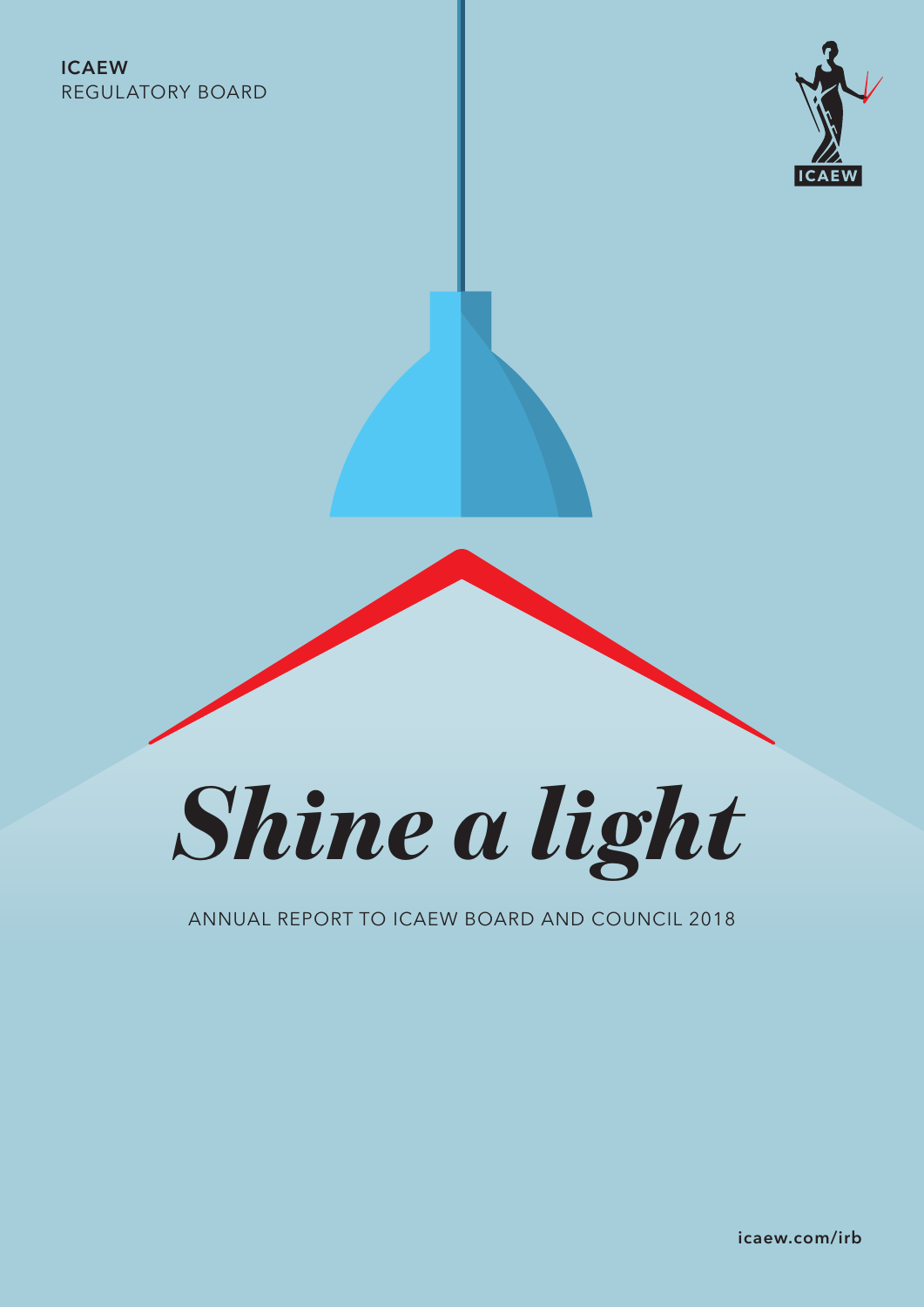### *Contents*

| <b>FOREWORD</b>                                              | $\overline{2}$ |
|--------------------------------------------------------------|----------------|
| <b>BACKGROUND</b>                                            | 4              |
| <b>OPERATION OF THE IRB</b>                                  | 5              |
| Succession planning                                          | 6              |
| INTERACTION WITH OTHER PARTS OF ICAEW                        | 7              |
| MATTERS CONSIDERED BY THE IRB DURING 2018                    | 8              |
| Disciplinary scheme                                          | 8              |
| Process for dealing with minor complaints by fixed penalties | 9              |
| Audit                                                        | 11             |
| Anti-money laundering                                        | 11             |
| Insolvency                                                   | 11             |
| <b>Financial services</b>                                    | 12             |
| Legal services                                               | 12             |
| Professional indemnity insurance                             | 12             |
| Regulatory fees and budgets                                  | 12             |
| Quality assurance of the Professional Standards committees   | 13             |
| Project Light                                                | 13             |
| FORWARD LOOK - 2019                                          | 15             |
| APPENDIX 1: MEMBERS OF THE IRB                               | 16             |
| APPENDIX 2: TERMS OF REFERENCE                               | 17             |
| <b>APPENDIX A: IRB BUDGET PRINCIPLES</b>                     | 23             |
| APPENDIX 3: USE OF DELEGATED POWERS BY THE IRB: 2018         | 24             |
| <b>APPENDIX 4: MEETING DATES 2019</b>                        | 26             |

© ICAEW 2019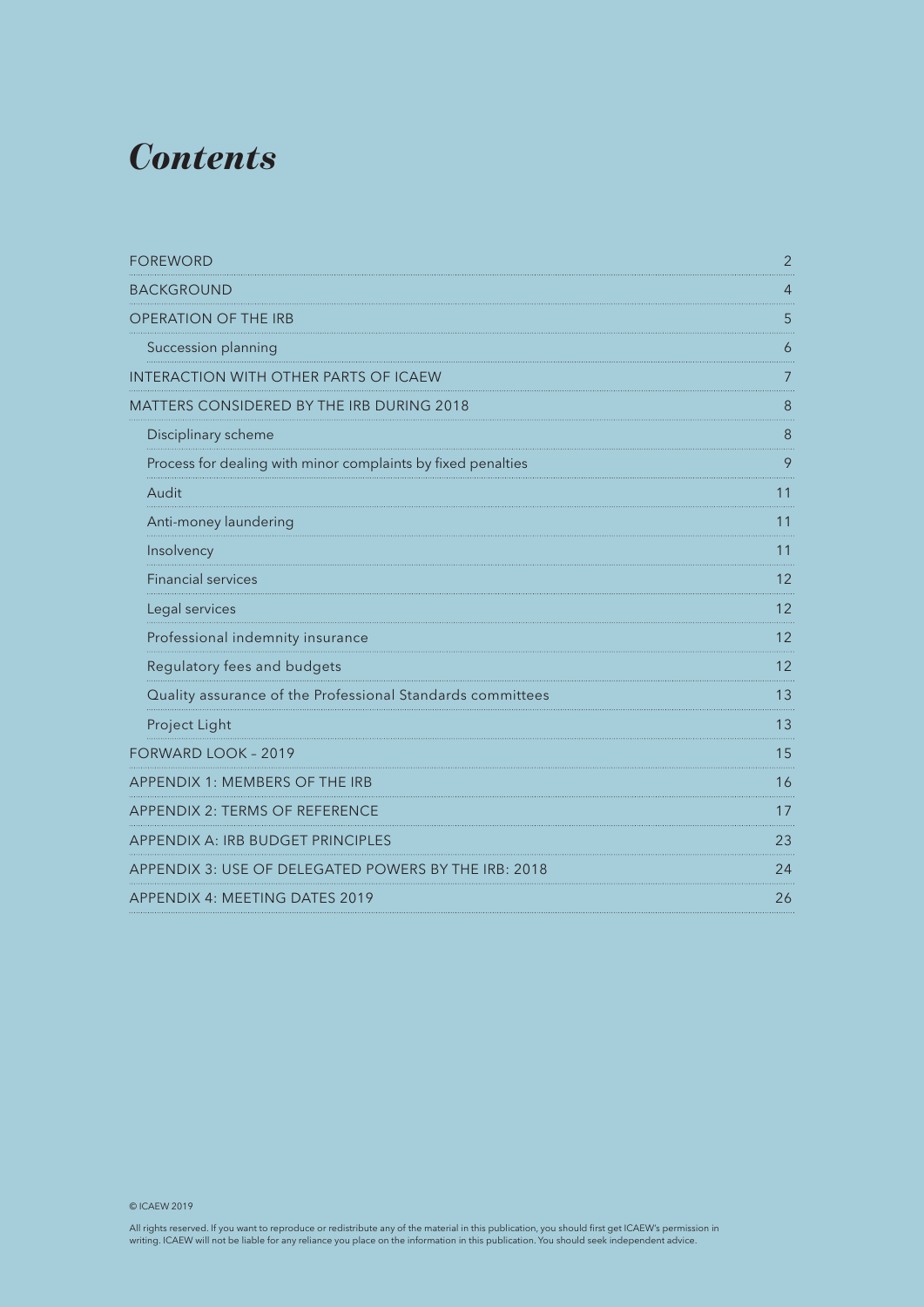### **Regulation in the public interest** *since 1880*

Since our Royal Charter was granted in 1880, ICAEW has been responsible for maintaining the highest professional standards as well as delivering technical excellence in the public interest.

The regulatory role of ICAEW is distinct from its representative role.

ICAEW is:

- the largest recognised supervisory body (RSB) and recognised qualifying body (RQB) for statutory audit in the UK, registering approximately 2,800 firms and 7,500 responsible individuals under the Companies Act 2006;
- the largest prescribed accountancy body (PAB) and recognised accountancy body (RAB) for statutory audit in Ireland, registering approximately 2,800 firms and 7,500 responsible individuals under the Republic of Ireland's Companies Act 2014;
- the largest recognised supervisory body (RSB) for local audit in England. We have eight firms and over 80 key audit partners registered under the Local Audit and Accountability Act 2014;
- the largest insolvency regulator in the UK. We license over 800 insolvency practitioners (out of a total UK population of 1,600) as a recognised professional body (RPB) under the Insolvency Act 1986;
- a designated professional body (DPB) under the Financial Services and Markets Act 2000 (and previously a RPB under the Financial Services Act 1986). Currently, we license approximately 2,100 firms to undertake exempt regulated activities under this Act;
- a supervisory body recognised by HM Treasury for the purposes of the Money Laundering Regulations 2017, dealing with approximately 11,000 firms;
- an accredited body under the Financial Conduct Authority (FCA) Retail Distribution Review (RDR) arrangements;
- an approved regulator and licensing authority for probate under the Legal Services Act 2007. Over 300 firms are accredited to carry out this reserved legal activity;

and:

- more than 400 firms are accredited to perform ATOL returns work under the ICAEW Licensed Practice scheme for ATOL Reporting Accountant work. This was set up in 2016 after the Civil Aviation Authority (CAA) gave approval for ICAEW to license, register and monitor firms which perform ATOL returns work.
- Our Practice Assurance scheme provides ICAEW members working in practice with a framework of principles-based quality assurance standards. We monitor over 11,000 firms to ensure they are complying with the Practice Assurance standards.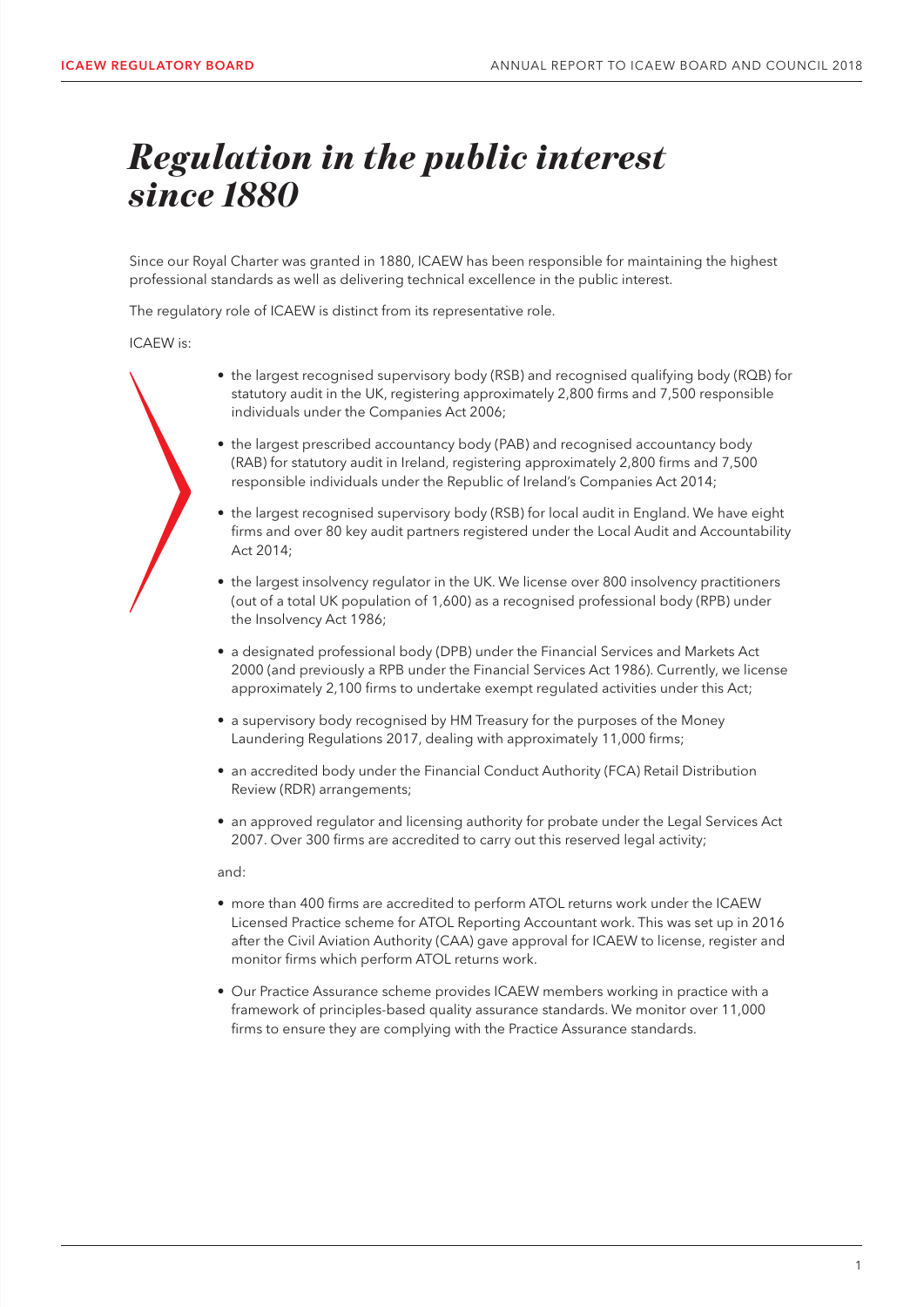### *Foreword*

It gives me great pleasure to present the ICAEW Regulatory Board (IRB) 2018 annual report to the ICAEW Board and Council.

There has been much for the IRB to consider in discharging its responsibility for overseeing the activities of the Professional Standards Department and its committees, and the statutory role of ICAEW as a regulator.

These are uncertain times. We have been forward-looking in seeking to ensure that ICAEW as a regulator is well placed to deal with the potential difficulties and challenges that lie ahead; particularly in the short term.

The detailed report is in the following pages.

#### SOME OF THE ISSUES CONSIDERED BY THE IRB

- How Brexit will affect ICAEW in its role as a regulator and for its members.
- The Kingman report and the potential outcomes from the recommendations including the impact these may have.
- Consideration of responses to a number of consultations.
- Reviews and agreement of amendments to ICAEW's disciplinary bye-laws and Guidance on Sanctions.
- Regulatory fees and budget approval.

Throughout the year, we have continued to engage with ICAEW's oversight regulators.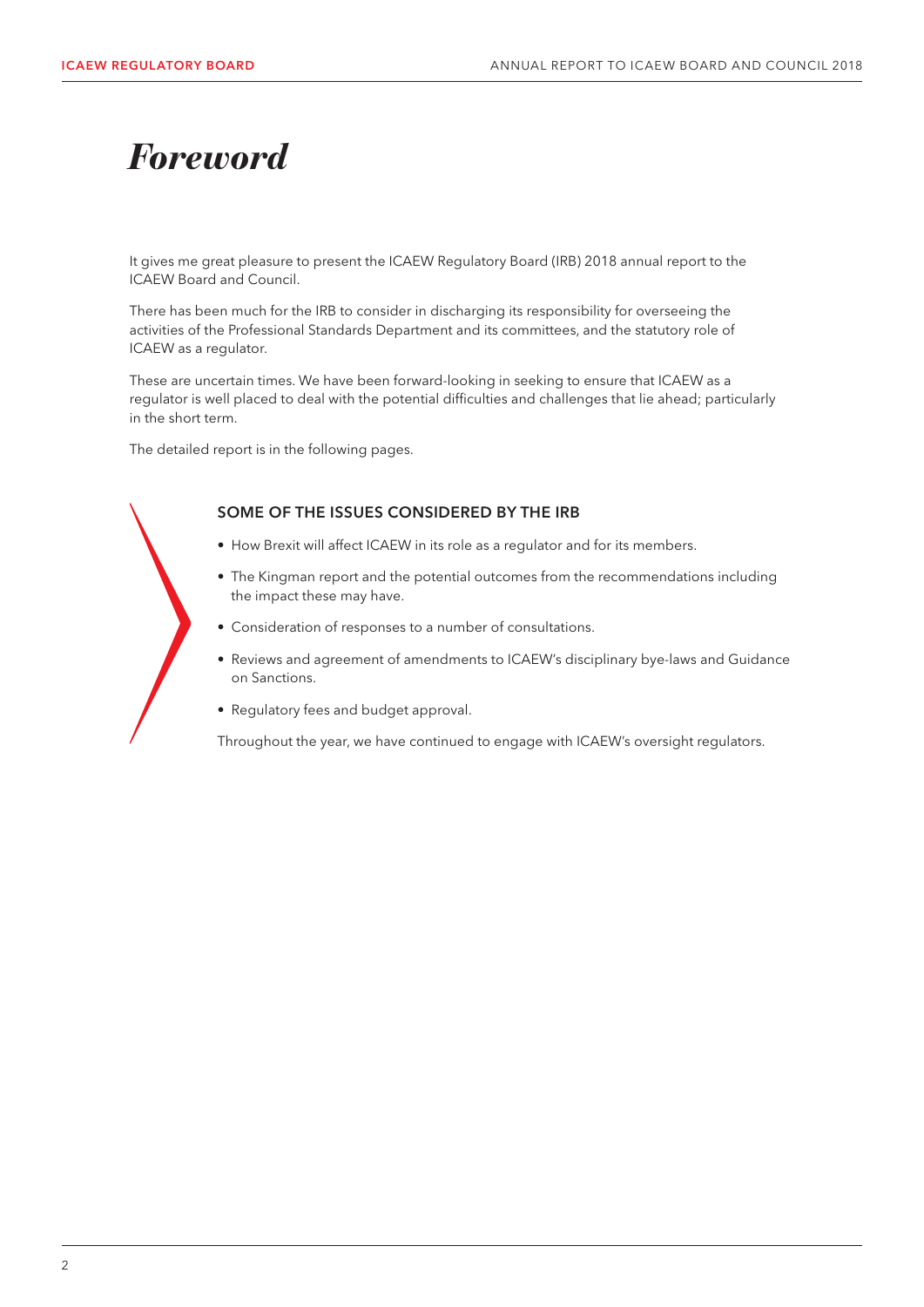#### KEY AREAS OF ACTIVITY IN 2018

Quality assurance programme: we commenced our quality assurance programme of the Professional Standards committees with a full review of the Investigation Committee. We were greatly impressed by the work carried out by that committee. We are well advanced in our review of the Audit Registration Committee.

Application for reserved legal services: we supported the judicial review proceedings challenging the decision of the Lord Chancellor not to grant ICAEW's application for certain reserved legal services. We considered the application to be appropriate and justified.

Professional Standards: at our October meeting in Milton Keynes, we heard presentations from Professional Standards (PS) staff which informed our quality assurance role. The presentations reflected the pressure under which PS is working and the dedication and professionalism of the staff. Before this meeting, the IRB also had its first IRB strategy discussion.

Transparency: we believe the work of the IRB should be accessible and visible. To support this, we have started a programme to ensure this, for instance on icaew.com

#### SUPPORT FROM PROFESSIONAL STANDARDS MANAGEMENT AND STAFF

The IRB wishes to acknowledge the help and support it has received from Professional Standards' management and staff during 2018.

In particular, we'd like to highlight the quality of the reports IRB has considered in the course of the year and the willingness of management and staff to attend meetings and answer questions to enable the IRB to make fully informed decisions.

We thank Duncan Wiggetts, Executive Director for Professional Standards, and in particular our secretary, Tracy Stanhope, for all her assistance. We would not be able to operate as a board without the help from Duncan, Tracy and the PS team.

I also wish to thank all the IRB members for their contributions during the year. A considerable amount of work takes place outside board meetings and members are always ready to step up to do so.

The most important aspect is that every member of the IRB has shown they are prepared to speak their mind, to question and challenge where necessary and to ask for any explanations. By doing so we are confident that we fulfil our responsibilities to ICAEW and act in the public interest.

Michael Caplan

Michael Caplan QC Chair, IRB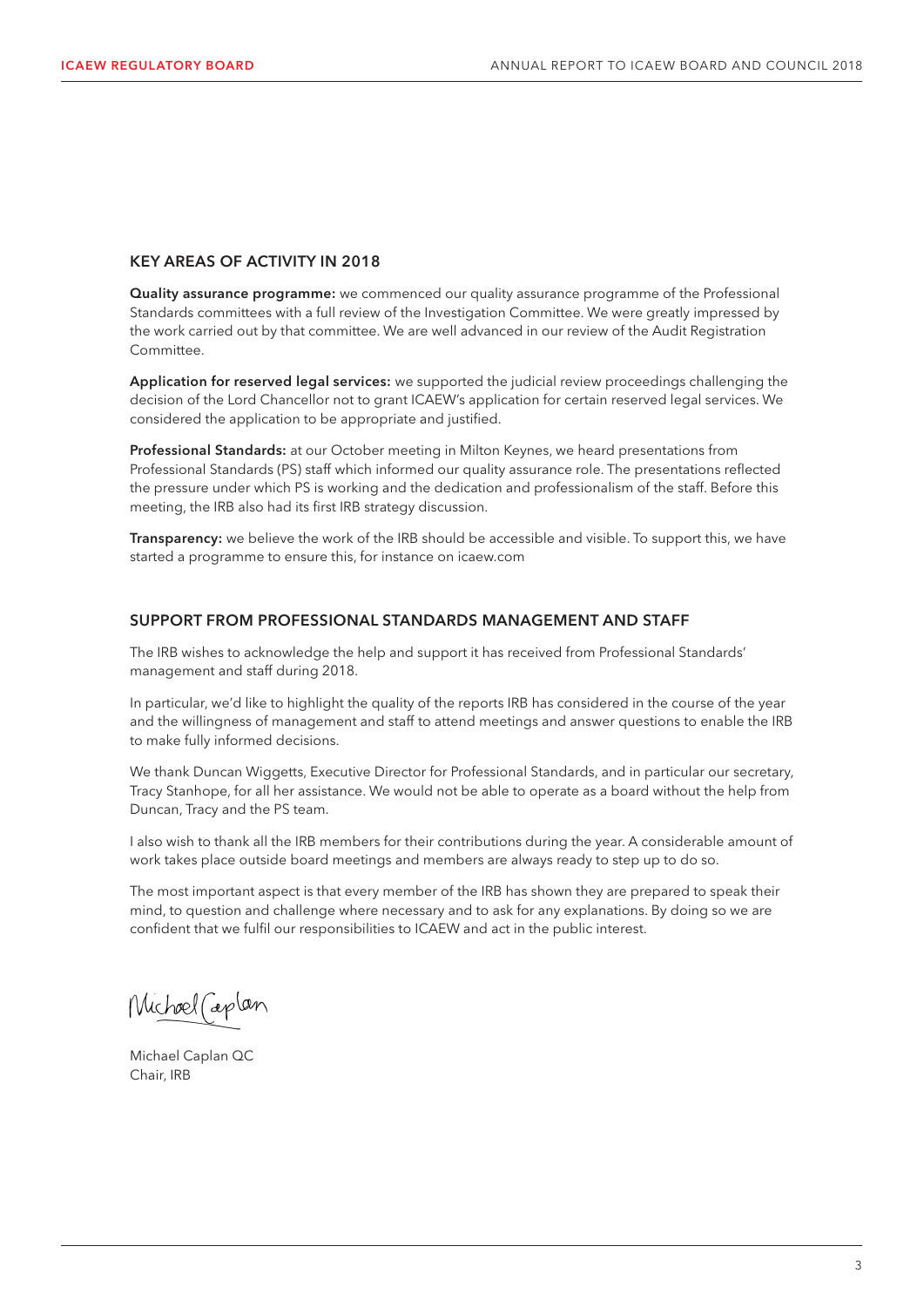## *Background*

The ICAEW Regulatory Board (IRB) was established in January 2016 to enhance the distinction between ICAEW's representative and regulatory roles and follows the recommendations of an independent review of ICAEW's regulatory governance.

The IRB comprises up to 12 members including the chair and is formed of a parity of lay and non-lay members. The current Chair is Michael Caplan QC, who is a lay member. The Vice-Chair is Philip Nicol-Gent. Philip is also a lay member.

Details of the full IRB board are available in Appendix 1.

#### TERMS OF REFERENCE

The IRB's current terms of reference are available in Appendix 2 of this report. The terms of reference are also available on icaew.com/irb

The IRB is responsible for overseeing the activities of the Professional Standards Department (PS) and its committees, and the statutory role of ICAEW as a regulator of audit, insolvency, investment business and legal services, including the development of policies, actions and the regulatory plan.

The IRB has regard to the objectives of the profession, as set out in ICAEW's Royal Charter, subject always to a primary consideration of the public interest. The IRB is required, by its terms of reference, to communicate on its regulatory activity to ICAEW Board and Council annually. This annual report is used as a means of communicating its regulatory activity and is the third annual report the IRB has produced.

The following amendments were made to the IRB's terms of reference during 2018:

- deletion of the reference to statements of professional standing at paragraph 11(j); and
- three new paragraphs (13 to 15) have been added to mirror the powers contained in the Probate Committee's terms of reference and to more clearly set out the roles and responsibilities of the IRB and the Probate Committee towards each other.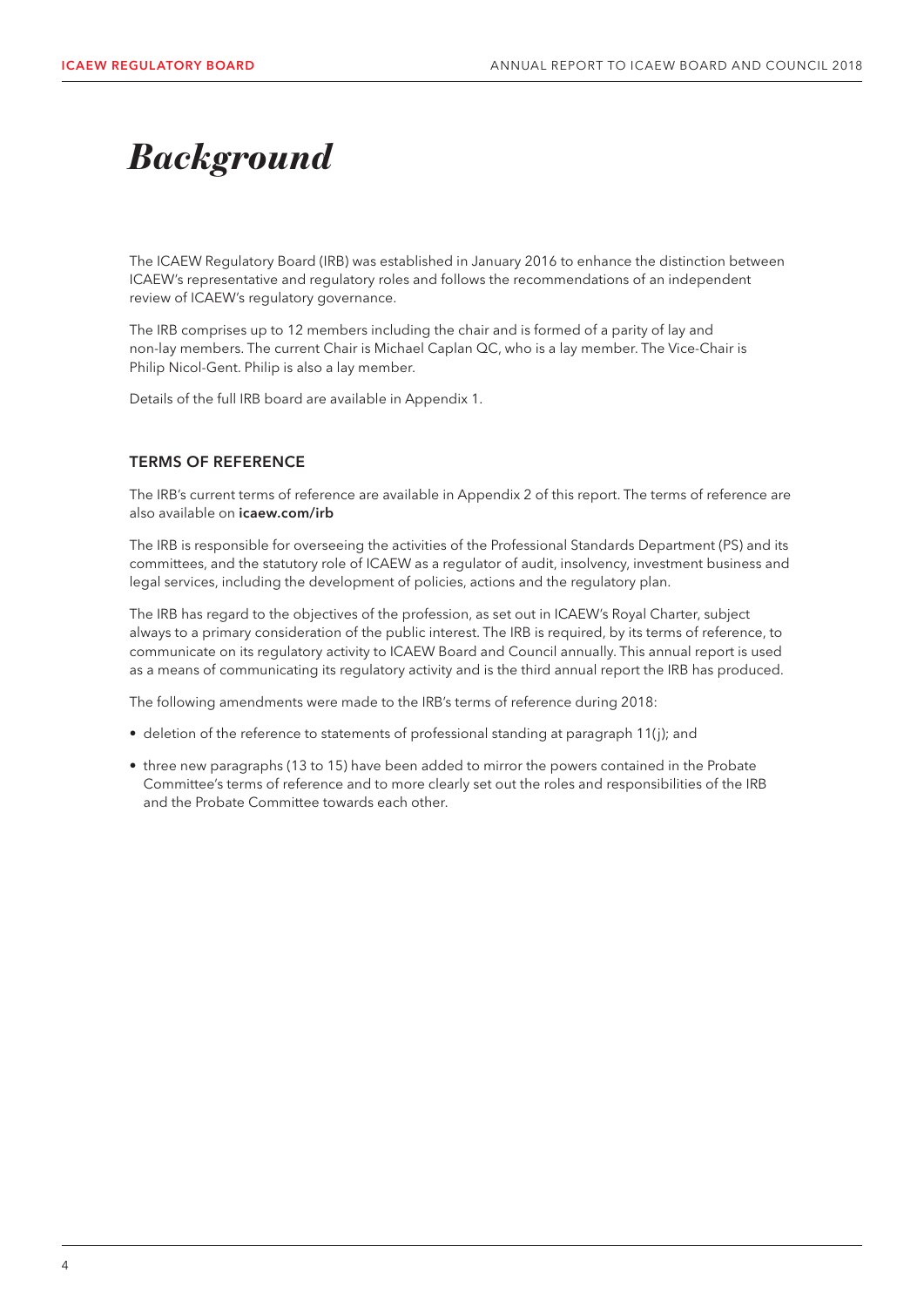## *Operation of the IRB*

The IRB operates within a separate framework and terms of reference. It applies the procedures in ICAEW's Governance Handbook to the conduct of its meetings. The quorum for a meeting of the IRB is four: two lay and two non-lay members. All the IRB meetings held in 2018 were quorate.

Decisions are reached by discussion within the IRB, led by the chair. During 2018, there has been no instance where a formal vote has been required and by extension, no occasion when the IRB chair has been required to use his casting vote. There is also a process for decisions to be made out of meeting based on the consideration of papers circulated to the IRB members. Where a decision has been made out of meeting this is indicated in the list of the IRB's decisions at Appendix 3 but no decisions were taken out of meeting during 2018.

The IRB also uses sub-groups of members to progress matters between meetings. For example, a sub-group was set up to review Professional Standards' response to the Legal Services Board's consultation on their internal governance rules.

Where IRB members have an interest in an agenda item, they declare it and this is noted in the minutes of the meeting. Where a member decides because of the nature of their interest not to participate in an agenda item, this is also recorded in the minutes. IRB members were asked to declare any interests they may have to ICAEW's Executive Office as part of the appointment process.

In the interests of transparency, IRB members disclose all their other interactions with ICAEW as well as their membership of other ICAEW committees outside of Professional Standards. These details are included in the members' biographies shown on the IRB's webpage, icaew.com/irb, and in Appendix 1.

IRB meetings are attended by Duncan Wiggetts, Executive Director, Professional Standards, and Matthew Downton, Director of Finance, Operations and Projects, Professional Standards. Other staff members of the Professional Standards Department attend meetings for specific agenda items and to present papers.

All the papers for the IRB meetings are made available using Diligent (the replacement for Boardpad). IRB members are provided with ICAEW-owned IT equipment to enable them to access the papers if they wish. The Diligent reading room is used to store background material and routine reports. Papers for consideration by the IRB members are made available on Diligent before each meeting and IRB members are encouraged to contact the relevant staff member if they require further information or clarification in advance of the meeting.

Secretariat support to the IRB is provided by Professional Standards with Tracy Stanhope acting as Secretary of the IRB. Minutes are taken at IRB meetings and are initially approved by the chair before being circulated to the IRB members for comment. The chair signs a hard copy of the minutes as a true record of the meeting. In the interests of transparency, the IRB agreed that a record of the decisions made at its meetings (from April 2016 onwards) are made available on icaew.com/irb. Typically, the record of decisions is uploaded on to the website once the minutes of the meeting have been approved by the IRB at the subsequent meeting.

In Q4 2017, the IRB initiated an independent review of its online presence and the transparency of the information available about the IRB and its activities. During 2018, as part of that review, the IRB's webpage *icaew.com/irb* has been refreshed and its content enhanced.

On 8 October 2018, the IRB members held their strategy meeting in Milton Keynes. Outcomes of this meeting include:

- an IRB-specific risk register;
- IRB to discuss conflicts of interest which may arise within ICAEW's regulated population during 2019.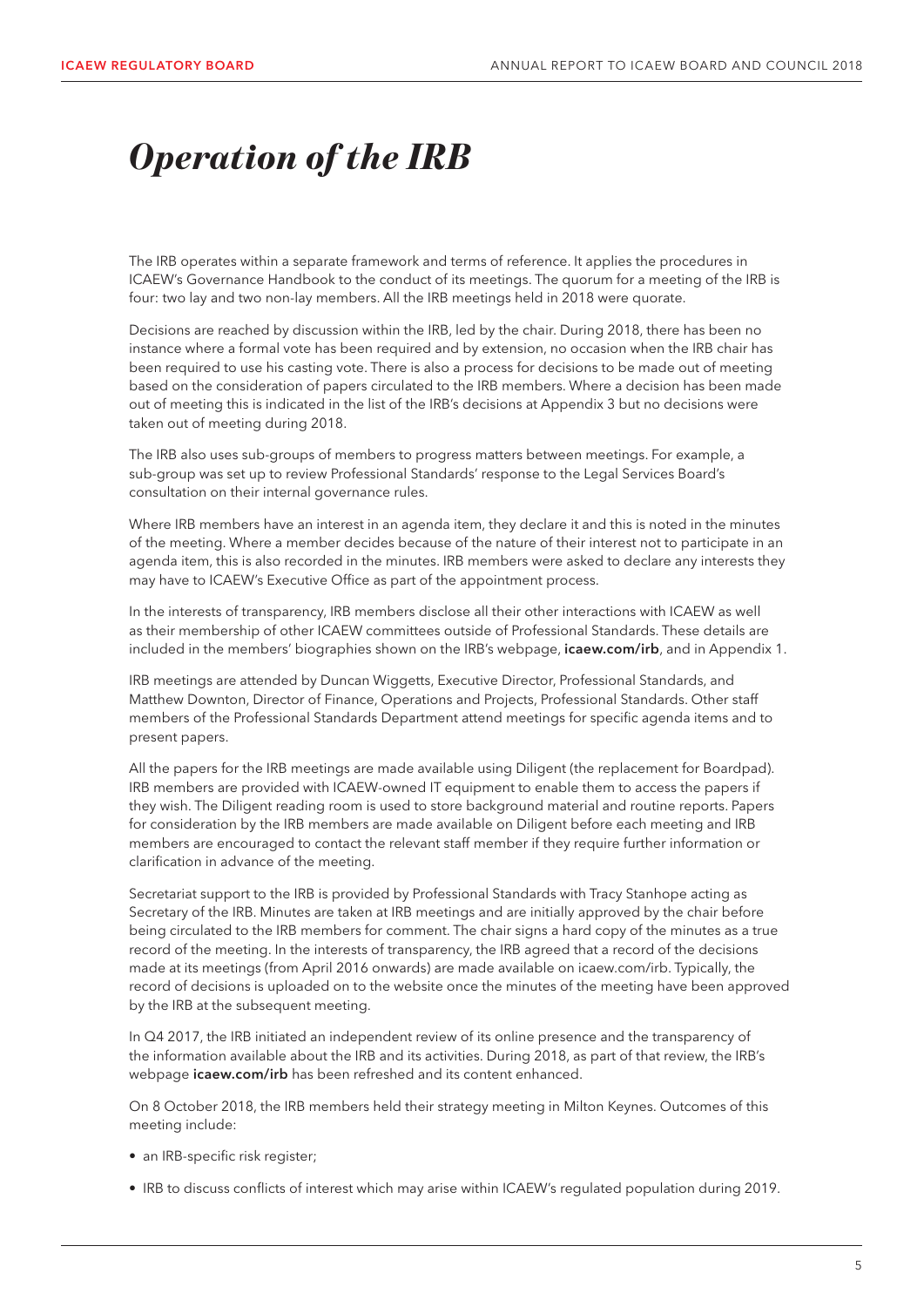IRB members attended the training for the Professional Conduct committee members.

Michael Caplan also sits on the Regulatory Appointments Panel (see paragraph 9 b of the IRB's terms of reference at Appendix 2) which considers all appointments of members of the IRB, the quasijudicial professional conduct and regulatory committees (including their Chair and Vice-Chair), and the reviewers of complaints.

#### SUCCESSION PLANNING

The Chair of the IRB, Michael Caplan QC was re-appointed for a further three-year term, from 1 November 2018. Michael's re-appointment was approved by the Nominating Committee at their meeting on 20 September 2018.

The IRB was set up as a new board in 2016 and the majority of its members were recruited at the same time; all those original members also come to the end of their first term at the same time. If no original member had been offered a second term, the IRB would have been left with only two experienced members, one of which would be the chair. However, simply offering the original IRB members a second term would have delayed dealing with the issue of succession planning. The IRB chair with support from staff in the ICAEW Chief Executive's Office, devised a succession plan for the IRB, to offer staggered second terms to the IRB members. This plan was endorsed by the Regulatory Appointments Panel. Details of the second terms of the IRB members are set out in Appendix 1. Recruitment will take place during 2019 to fill the vacancies for two non-lay members of the IRB that will become available at the end of 2019.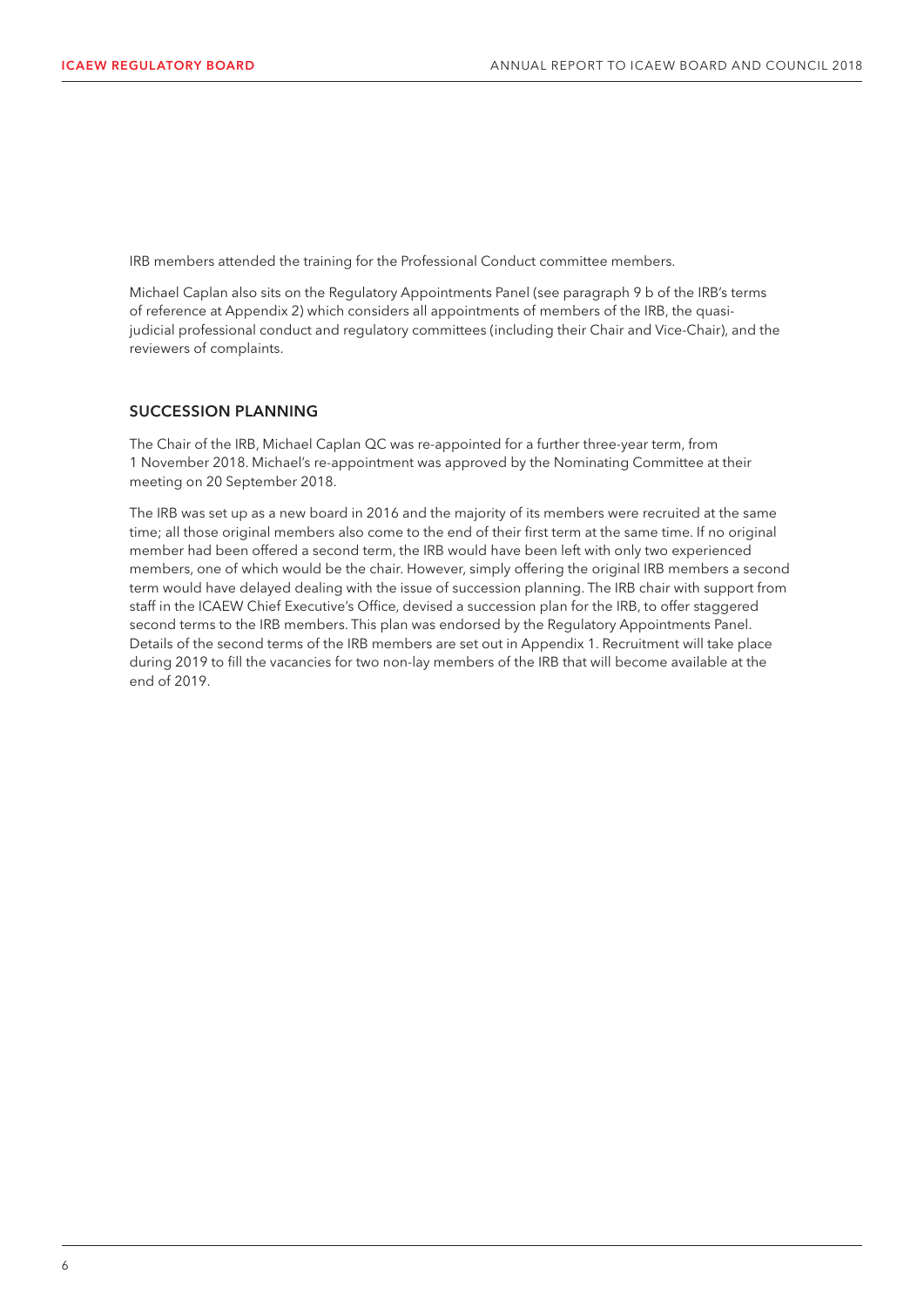## *Interaction with other parts of ICAEW*

ICAEW's Governance Handbook includes a process for consultation between the IRB and other boards. The terms of reference of the Learning and Professional Development Board, ICAEW Members, Commercial and Shared Services Board and Technical Strategy Board were amended after the creation of the IRB to emphasise the route for making representations to the IRB is via the relevant departmental Board.

An example of this interaction has been the sharing of the Guidance on Sanctions as it was developed with both the Members, Commercial and Shared Services Board and the Practice Committee.

A liaison group has been specifically created to deal with any contentious issues that may arise between the IRB and ICAEW Board that cannot be resolved by dialogue. Contentious issues could include, but are not limited to, budgeting principles, proposals for bye-law amendments and changes in processes. The liaison group consists of the ICAEW President, ICAEW Chief Executive, IRB Chair, Executive Director, Professional Standards and the Chair of the Investigation Committee. If the liaison group cannot reach agreement on an issue, it will be referred to Council for decision after consultation with ICAEW Board.

During 2018, no matters were referred to the liaison group.

The IRB appreciates the importance of input provided from the membership side of ICAEW on matters it is being asked to consider. While listening closely to the feedback from members, the IRB recognises that it may not always be possible to marry precisely the interests of members and its duty to ensure a reliable and robust regulatory function in accordance with ICAEW's statutory responsibilities.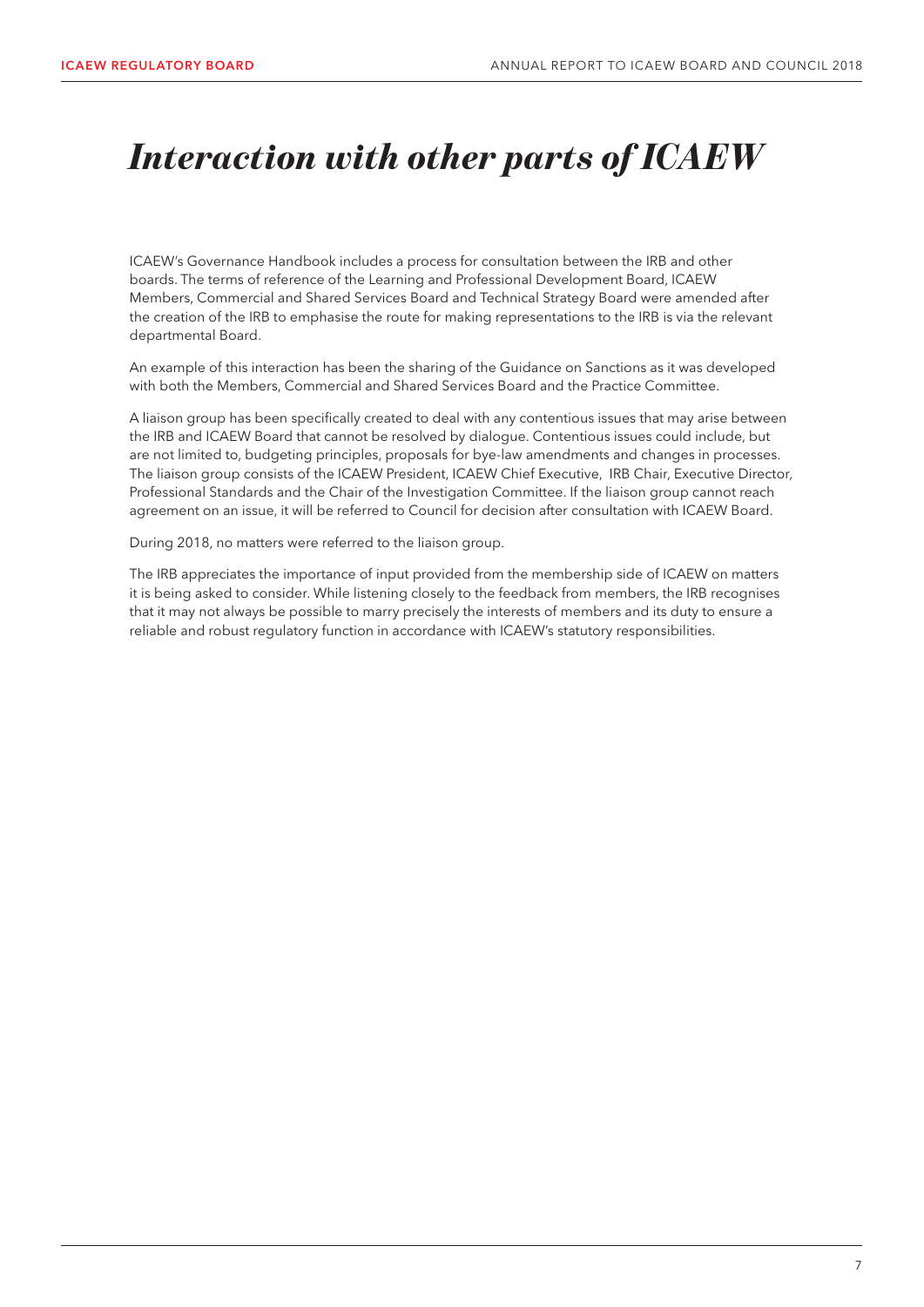### *Matters considered by the IRB during 2018*

Council has delegated the regulatory and disciplinary functions of ICAEW to the IRB. The IRB's terms of reference set out in detail the responsibilities which have been delegated to the IRB by Council (see Appendix 2).

Five meetings of the IRB were held in 2018. Dawn Dickson, Head of Professional Oversight at the Financial Reporting Council (FRC) attended the April 2018 meeting of the IRB. For its October 2018 meeting, the IRB visited ICAEW's offices in Milton Keynes.

The decisions made at the meetings held in 2018 (as published on ICAEW's website) are listed at Appendix 3. Appendix 3 also shows the use of delegated powers by the IRB. Where no matter is reported, the IRB has not exercised that delegated power.

Detailed below are the main matters which have been considered by the IRB during 2018.

#### DISCIPLINARY SCHEME

The IRB has responsibility for the submission to the ICAEW Board of any recommendations for additions, deletions or amendments to the Charter and Disciplinary Bye-laws (DBLs) in relation to professional conduct and regulatory matters for recommendation to Council for approval.

During 2018, the IRB has considered and approved various changes to the DBLs. Notable changes approved by the IRB include:

#### Serious criminal conviction complaints

This change was proposed as part of a series of measures aimed at reducing the workload of the Investigation Committee (see also fixed penalties and sanctioning powers for the Practice Assurance Committee below).

Currently, all complaints (other than those dealt with a fixed penalty) must be referred first by the Professional Conduct Department (PCD) to the Investigation Committee for the committee to determine whether the complaint discloses a prima facie liability to disciplinary action under the DBLs. Where these complaints relate to serious criminal convictions, the Investigation Committee will not consider it has sufficient sanctioning power and will refer these cases to the Disciplinary Committee for consideration as a matter of course.

The IRB agreed to a proposal that such serious criminal conviction cases may be referred directly from PCD to the Disciplinary Committee. This will reduce the time taken between the conclusion of the investigation to the tribunal stage and would provide greater protection to the public (and to ICAEW's brand).

#### Interim orders

The IRB agreed that the power to make an order restricting the practice of an ICAEW member be transferred from the Investigation Committee to a tribunal of the Disciplinary Committee and to expand the types of circumstances in which these orders can be made to include cases of suspected dishonesty or where an order is necessary to protect the interests of any client or otherwise in the public interest. Checks and balances have been built into the process to protect the rights of the member.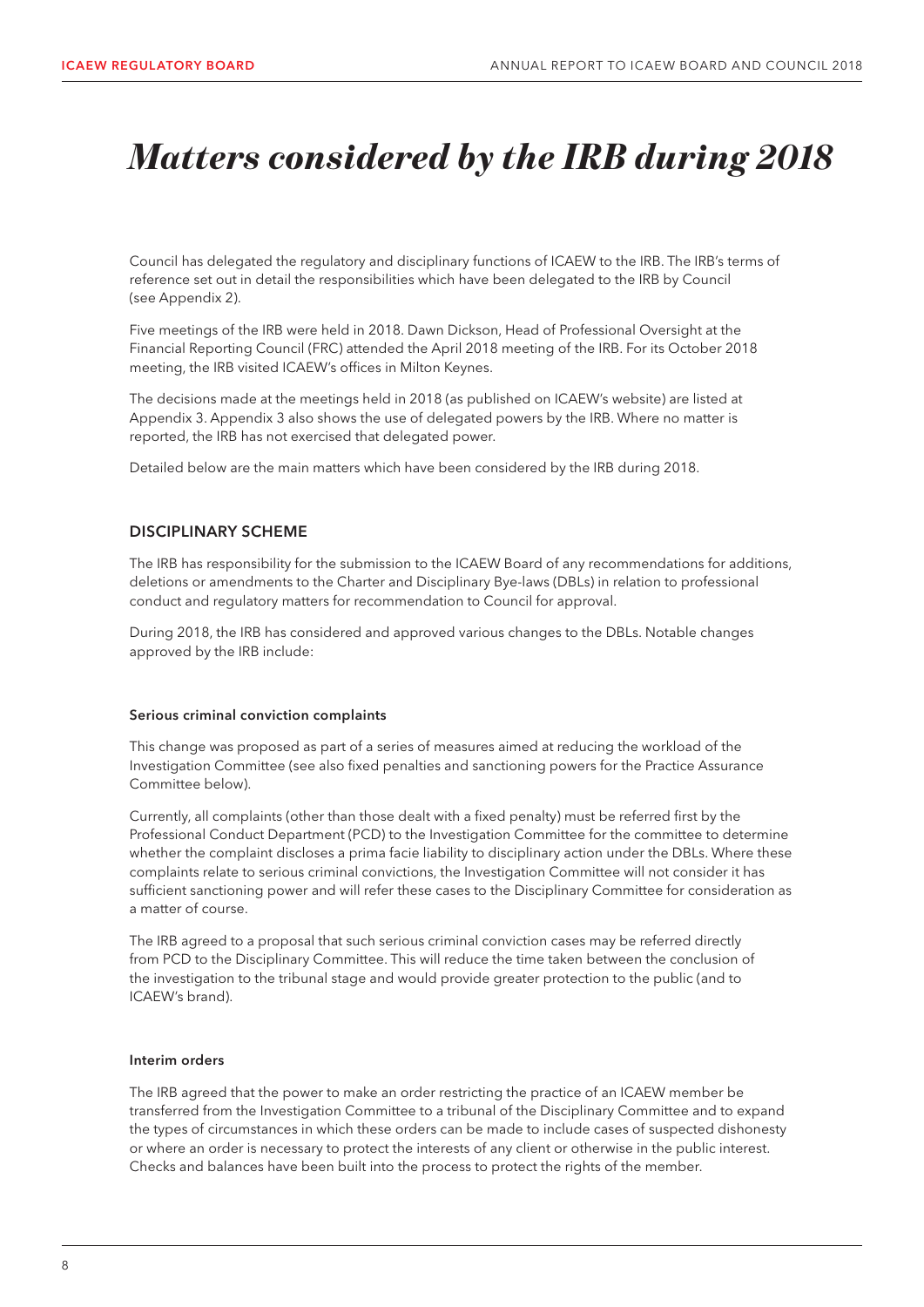#### Settlement powers

The IRB agreed in principle to introduce a settlement process prior to a tribunal hearing. The IRB's discussions included if and when a settlement should be publicised, the possible adverse effect of any publicity on respondents who had not settled, whether partial settlement was practically possible.

#### Vexatious complaints / complainants

A considerable amount of time is spent by PCD staff dealing with vexatious complaints, with complainants in such cases often behaving in an abusive or intimidating manner. Currently, PCD cannot refuse to start a formal investigation or to stop a formal investigation irrespective of the situation of the merit in the complaint and the actions of complainants during the investigation. The IRB agreed in principle to the introduction of mechanisms to enable PCD staff to deal with vexatious complainants.

The IRB also approved a change to the DBLs to enable communication by email.

#### PROCESS FOR DEALING WITH MINOR COMPLAINTS BY FIXED PENALTIES

As reported in the IRB's reports for 2016 and 2017, the IRB previously agreed to the creation of a fixed penalty regime for minor complaints and approved amendments to the DBLs needed to introduce this new process.

At its meeting on 17 April 2018, the IRB approved of the list of complaints for designation into the fixed penalty process under DBL 14A; and approved the recommended penalty for each complaint, or combination of complaints, to enable the fixed penalty process to come into operation on 1 July 2018. This new process avoids the need for less serious complaints to be considered by the Investigation Committee and therefore matters are dealt with more efficiently. By the end of 2018, 13 matters had been dealt with by way of a fixed penalty.

The IRB has since agreed to extend the scope of the fixed penalty process to deal with more criminal conviction cases as part of an initiative aimed at reducing the number of cases currently being laid before the Investigation Committee.

#### Guidance on Sanctions

As also reported in the IRB's 2016 and 2017 annual reports, the IRB recognises the introduction of the new process for dealing with minor complaints should be carried out alongside a comprehensive review to ICAEW's Guidance on Sanctions. A detailed review of this important document was carried out by Professional Standards' staff during 2017 and at its meeting on 17 April 2018, the IRB approved the new Guidance on Sanctions effective 1 July 2018. Feedback to date from the Professional Standards committees, as users of the new Guidance on Sanctions, has been positive with the new guidance being commended as being clear and easy to use.

There is a second stage to the review of the Guidance on Sanctions which comprised reviewing and monitoring the sanctions imposed by the committees in relation to the current starting point. It also compared the existing level of sanctions to similar breaches dealt with by other regulators including non-accountancy regulators. The IRB was provided with feedback from this review at its meeting on 9 October 2018. The view of the IRB was that ICAEW's sanctions were broadly equivalent to other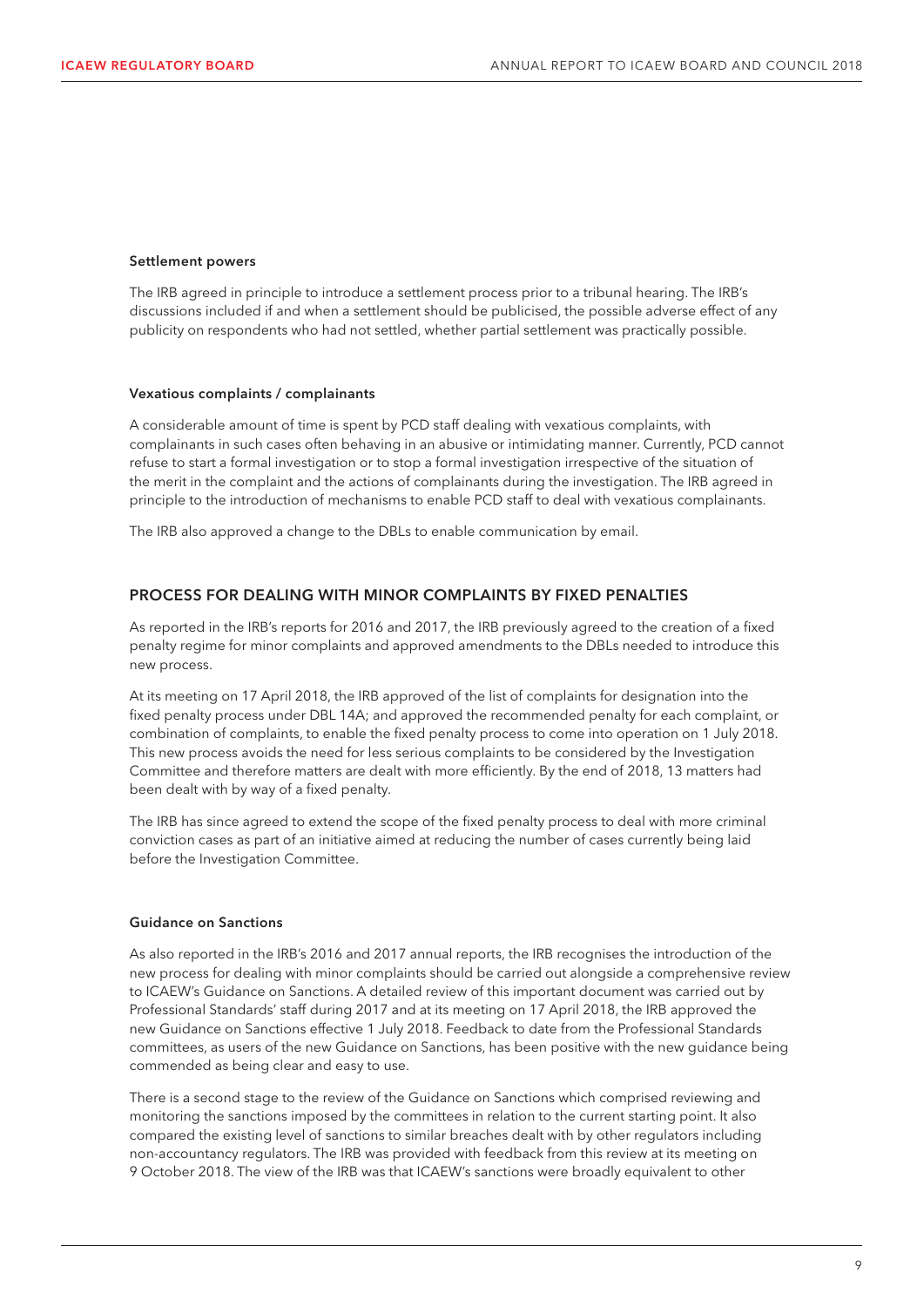comparable regulators. Further data will be provided to the IRB in 2019 when the guidance has been in use for a longer period of time.

At its December meeting the IRB approved proposals to introduce more severe financial sanctions for anti-money laundering failings by firms.

#### Sanctioning powers for the Practice Assurance Committee

Currently the Practice Assurance Committee has no formal powers to order sanctions against a member or firm, but it can order follow-up reviews by the Quality Assurance Department (QAD) or require undertakings from firms that they will carry out certain actions. If a matter could give rise to a liability to disciplinary action under the DBLs, it must be referred by the Practice Assurance Committee to PCD for investigation and, following investigation, may be laid before the Investigation Committee. The process and relationship between the Practice Assurance Committee and Investigation Committee contrasts with that of the regulatory committees in that regulatory committees<sup>1</sup> can offer a sanction (called a 'regulatory penalty') to members / firms in respect of (less serious) breaches of the regulations. The current process can give rise to duplication of work and cause confusion among members and member firms.

At its meeting on 11 December, the IRB agreed the Practice Assurance Regulations will be amended to provide, for the first time, sanctioning powers that the Practice Assurance Committee can deploy in relation to failures identified in QAD's Practice Assurance visit reports. The IRB's conclusion was that the Practice Assurance Committee should be re-engineered to operate in a similar way to our regulatory committees whereby it will have the duty to offer consent orders containing financial and non-financial sanctions to deal with breaches highlighted in QAD reports.

The effect of these changes, which will be implemented during 2019, will be to reduce the Investigation Committee's workload, speed up the process of dealing with complaints and remove elements of duplication and irritation to members / member firms. Guidance will be produced for the Practice Assurance Committee setting out what should be dealt with by the committee and what should be referred.

#### Practical operation of the disciplinary scheme

At its meeting on 5 February 2018, the IRB approved the establishment of a parallel reporting line from the PS Committee Secretary to the IRB, through initial communication with the chair of the IRB. This reporting line provides a channel for the PS Committee Secretary to raise any concerns about any instruction received from the PS Executive Director which they consider undermines, or has the potential to undermine, the integrity of disciplinary and regulatory proceedings administered by the Disciplinary and Regulatory Committees.

The IRB also agreed to the introduction of a case management process to allow for an early determination of the issues between the parties in a disciplinary case.

At its meeting on 9 October 2018, the IRB approved an increase in the allowance paid to Investigation Committee members to reflect a day of reading/preparation time effective from 1 January 2019. The IRB had previously approved an additional 0.5% increase in regulatory fees to enable increased payments to be made to members of the Investigation Committee.

The contracts put in place for committee members in 2017 were updated in 2018 to take account of GDPR.

<sup>1</sup> The Audit Registration, Insolvency Licensing, Investment Business and Probate Committees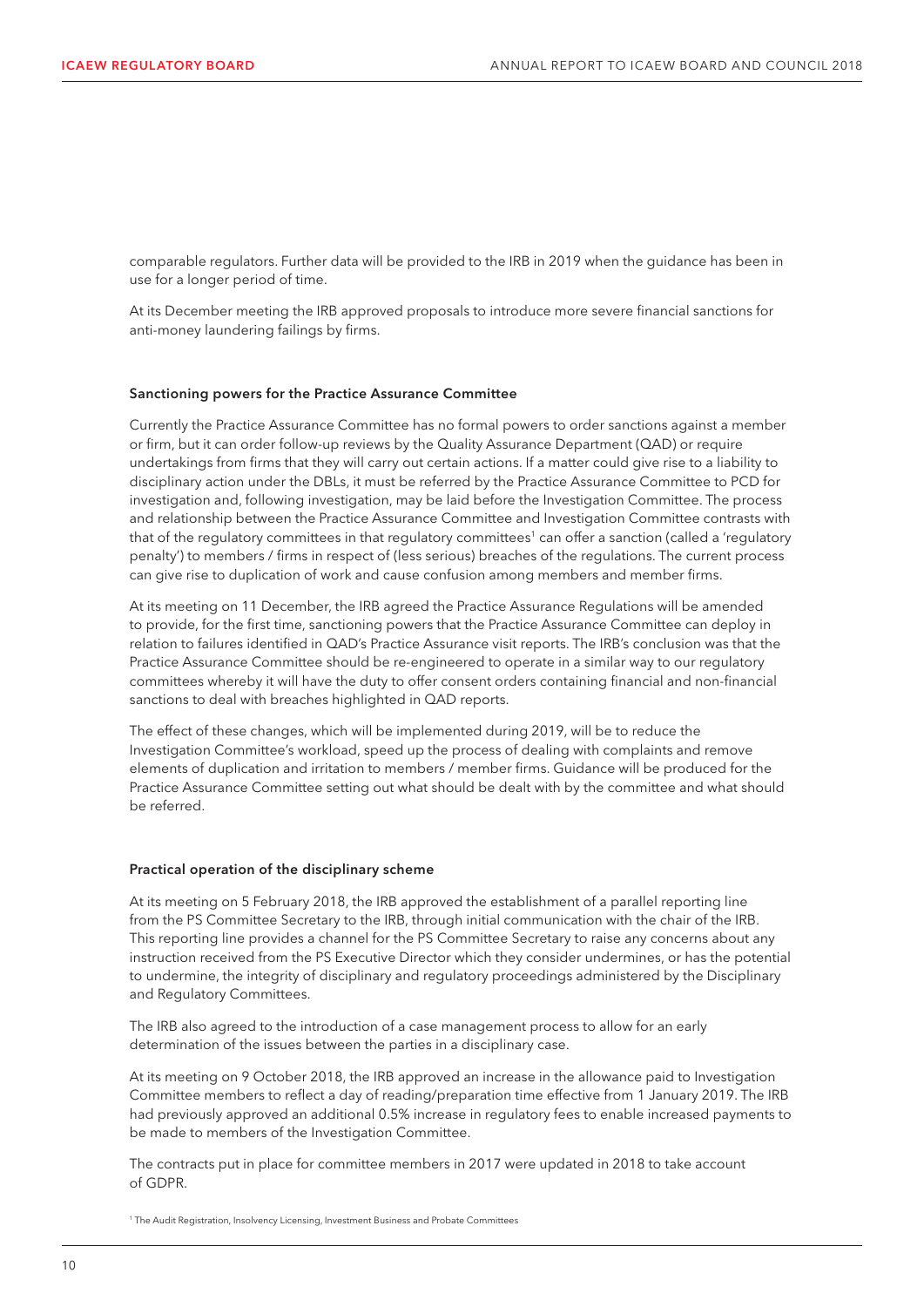#### AUDIT

The IRB has responsibility for making and amending regulations in respect of audit.

ICAEW's Audit Regulatory Plan was agreed by a sub-group comprising Michael Caplan (IRB Chair) Pauline Wallace (IRB member) and Steve Snook (Audit Registration Committee Chair). ICAEW's annual returns to the FRC and IAASA have been shared with the IRB for information.

Dawn Dickson of the FRC attended the April meeting of the IRB to discuss the FRC's 2017 inspection report on ICAEW's compliance with the delegation conditions which was finalised during 2018. The IRB has also been kept updated on other interactions between PS and the FRC during 2018.

The IRB has been kept informed on the progress of the Kingman review and the impact on ICAEW's role as an audit regulator of potential outcomes of the review. Now the review outcome is known, its conclusions will be considered further by the IRB during 2019.

The IRB has also been updated on the discussions around the impact of a no deal Brexit on ICAEW's 2,800 UK registered audit firms and their ability to continue to practise in Ireland, and the various solutions being proposed.

#### ANTI-MONEY LAUNDERING

The IRB has discussed the developing relationship between PS and the recently established Office for Professional Body Anti-Money Laundering Supervision (OPBAS). This has involved discussing the mechanism for recovering the costs of OPBAS. The IRB chair was involved in agreeing the detail of a strategy for undertaking criminal record checks for business owners and managers within ICAEW firms after discussions at the IRB.

At its meeting in December, the IRB considered the report from OPBAS' first oversight visit to PS and the proposed response. The IRB chair reviewed the final response submitted to OPBAS.

#### **INSOLVENCY**

The IRB has responsibility for making and amending regulations in respect of insolvency. It also has responsibility for the approval of Statements of Insolvency Practice.

At its meeting on 5 February 2018, the IRB approved an amendment to the Insolvency Licensing Regulations and Guidance, effective from 1 May 2018, which obliges insolvency practitioners to protect the estate money they hold.

The IRB was provided with a copy of the Insolvency Service's report on its review of insolvency complaint investigations at ICAEW and was given information on the PCD's response to the findings of the review.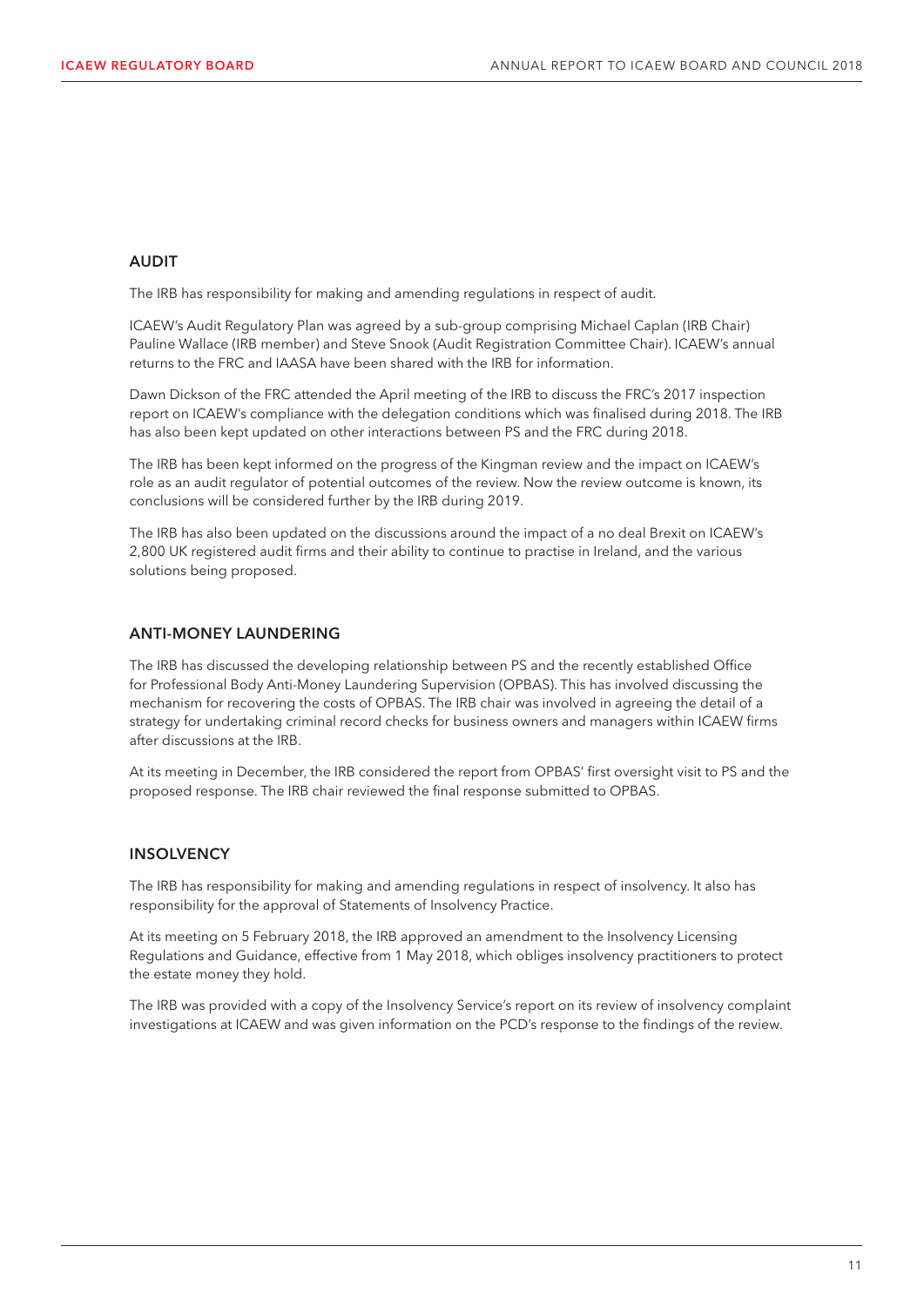#### FINANCIAL SERVICES

The IRB has responsibility for making and amending regulations in respect of exempt regulated investment business.

At its meeting on 4 July 2018, the IRB approved changes to the DPB (Investment Business) Handbook needed to implement the Insurance Distribution Directive, effective 1 October 2018. A sub-group of the IRB reviewed drafts of the handbook as changes were agreed with the Financial Conduct Authority.

#### LEGAL SERVICES

The IRB has responsibility for making and amending regulations in respect of legal services.

The IRB has been kept informed of ICAEW's strategy since the rejection of the application to regulate additional legal services by the Lord Chancellor. Subsequently, the IRB has been kept up to date on the judicial review process, with the IRB Chair joining the Chair of the Probate Committee for some of the meetings with counsel.

The IRB reviewed and expressed views on the initial consultation on the Legal Services Board's Internal Governance Rules and discussed the outcome of that consultation. A sub-group of the IRB was set up at the end of 2018 to be involved in the review of the further consultation on the Internal Governance Rules issued by the Legal Services Board, after discussions within the IRB about the potential impact of the rules on PS.

#### PROFESSIONAL INDEMNITY INSURANCE

The IRB has responsibility for making and amending regulations in respect of professional indemnity insurance (PII).

At its meeting on 4 July 2018, the IRB approved amendments to the PII Regulations and Guidance, effective 1 October 2018 and amendments to the minimum approved wording also effective 1 October 2018, principally to deal with the implementation of the Insurance Distribution Directive. The IRB also agreed an amendment to Regulation 5.1 (Constitution of the PII Committee) of the PII Regulations, effective 1 October 2018.

#### REGULATORY FEES AND BUDGETS

The IRB has responsibility for the setting of the level of regulatory fees, Compensation Scheme contributions and the Practice Assurance fee, provided that it may not approve any increase in these fees above the level of inflation used by ICAEW for employment cost inflation, or any increase which represents a change in policy or any change by ICAEW to the budgeting principles as outlined at Appendix A of the IRB's terms of reference (see Appendix 2) without discussion with the ICAEW Board.

At its meeting on 4 July 2018, the IRB approved an increase in regulatory fees for 2019 of 2.5%. As this increase was above the level of inflation used by ICAEW for employment cost inflation, endorsement by ICAEW Board was required. ICAEW Board endorsed the increase at its meeting on 17 July 2018.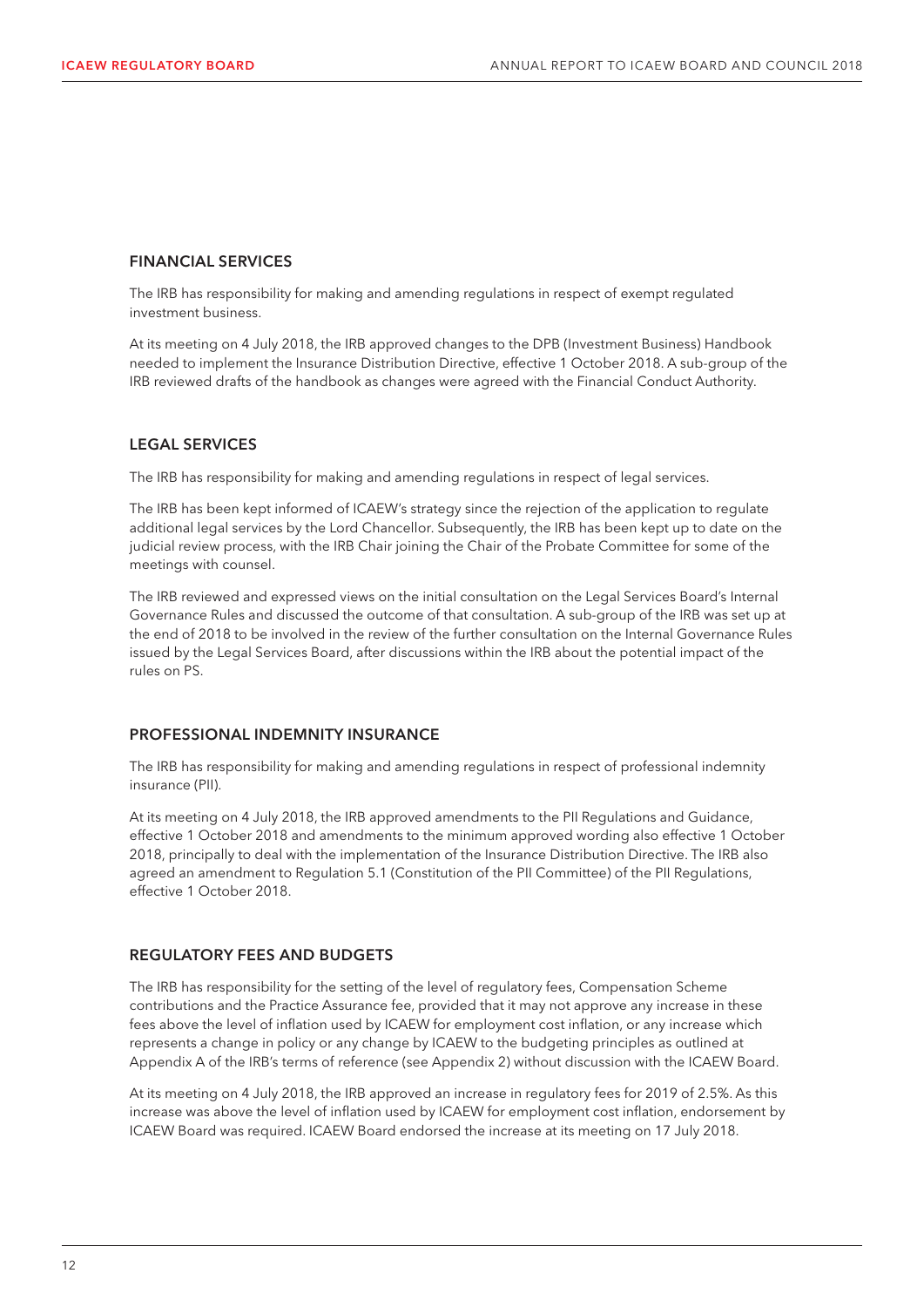#### QUALITY ASSURANCE OF THE PROFESSIONAL STANDARDS COMMITTEES

The IRB has responsibility for the general oversight of the performance of the Audit Registration Committee, the Insolvency Licensing Committee, the Investment Business Committee, the Review Committee, the Probate Committee and its successor, the Legal Services Committee, the Investigation Committee, the Disciplinary Committee, and the Appeal Committee or their successors, the Practice Assurance Committee and the Professional Indemnity Insurance Committee, subject to these committees not being answerable to the IRB for their decisions in individual cases.

The IRB's terms of reference (see Appendix 2) also include a commitment to the training of the committee members (paragraph 26), appraisal of committee members and where necessary performance management and effectiveness review (paragraph 27), and reviewing the structure and membership of the committees of which the IRB has oversight and their training and competence (paragraph 28).

During 2018, the IRB carried out its first review of a Professional Standards committee – a review of the Investigation Committee. The Investigation Committee was chosen as it has the heaviest workload of the Professional Standards committees and meets frequently. As part of the review, IRB members observed three meetings of the Investigation Committee, the observers being both lay and non-lay IRB members. Investigation Committee members were invited to complete an online questionnaire created by ICAEW's Insight Team, the design of which had been agreed by the IRB. Questions were asked around the following areas: governance, support and resources, decision making and chair assessment. The Investigation Committee Chair completed a similar questionnaire. The Investigation Committee Chair and PCD Committee Secretary were then invited to the July IRB meeting to discuss the operation of the Investigation Committee. The IRB was satisfied with the operation of the Investigation Committee and commended the committee members for their commitment and diligence.

As part of its oversight role, the IRB has been kept updated on the progress of a large investigation case, the resource implications associated with the case, and its impact on the workload of the Investigation Committee.

The next committee to be reviewed is the Audit Registration Committee and IRB members attended meetings of the Audit Registration Committee as observers in late 2018. The findings from this review will be considered by the IRB in 2019.

During its meeting in Milton Keynes on 9 October 2018, the IRB heard presentations from Professional Standards staff and their teams from the PCD, the PCD Committee Secretary, QAD and the Regulatory Practice Group. These presentations informed the IRB's quality assurance role.

#### PROJECT LIGHT

The IRB commissioned an external review to assess how the IRB and ICAEW regulatory activity are positioned and portrayed publicly and through channels such as icaew.com. The review also looked at how to address any misconceptions about the independent role of the IRB and regulatory decisions at ICAEW.

A working group of IRB members, led by the Vice-Chair of the IRB and PS staff has considered the review in detail. Potential actions were considered with the overarching aim to provide regulatory assurance and transparency in the public interest.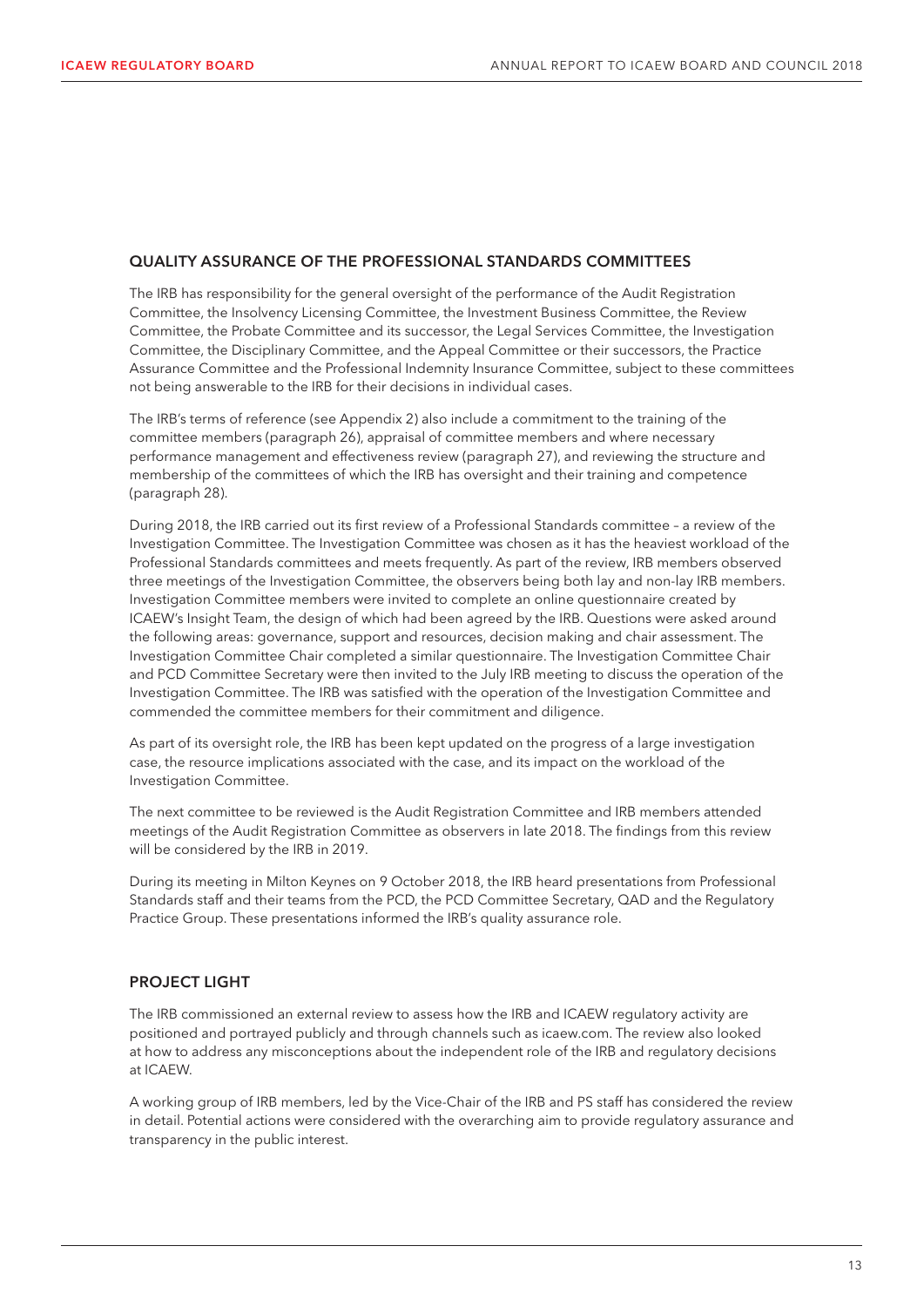#### Objectives of Project Light

- To reflect the position of IRB as a proactive board working to support the regulation of ICAEW firms, students, members and affiliates.
- To create a distinction between regulatory and membership activity communications eg, on icaew.com and in particular the home page.
- To consider the requirements and user experience of all the PS stakeholders.

Two strands of activity are underway:

- Changes to the website which include:
	- the addition of consumer-focussed content to explain the role of IRB, regulatory committees, ICAEW's role as a regulator, the role of an ICAEW Chartered Accountant, what it means for a firm to be regulated by ICAEW, how to complain if it goes wrong and the options for redress; and
	- the introduction of a regulations button on the icaew.com home page accessible to anyone not logged into the site.
- Branding of the IRB and regulatory communications:
	- The Project Light team worked with the ICAEW brand team to develop a brand solution to visually emphasise that regulation and regulatory decisions are made independently of the membership arm of ICAEW.

Work will continue into 2019 to roll out this new brand solution and on icaew.com to further create a visual distinction between the regulatory and membership arms of icaew.com

As part of Project Light, the IRB will look to produce a publicly available report on its activities to be published on the ICAEW website.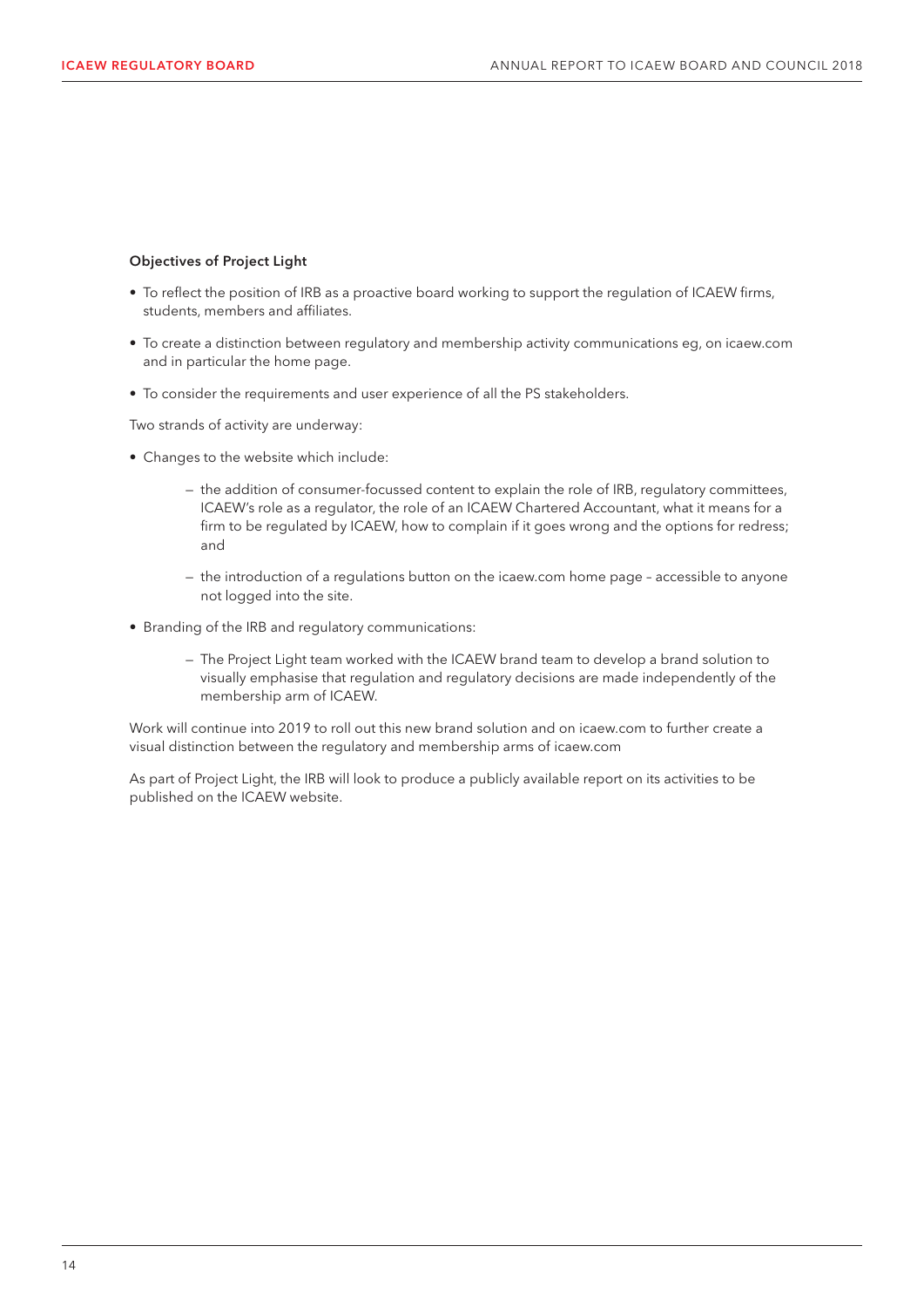

During 2019, the IRB will focus on the following matters:

- Continue to protect the public interest.
- Continue to progress its quality assurance programme, with a review of the Audit Registration Committee.
- Consider policies around conflicts of interest.
- Progress the proposals to provide the Practice Assurance Committee with sanctioning powers.
- Continue to discuss changes needed to ICAEW's Disciplinary Bye-laws.

The IRB will continue to respond to issues and challenges that a fast-paced regulatory landscape produces.

There is a list of the dates of IRB meetings for 2019 at Appendix 4.

The IRB is responsible for overseeing the activities of the Professional Standards Department and its committees, and the statutory role of ICAEW as a regulator of audit, insolvency, investment business and legal services, including the development of policies, actions and the regulatory plan.

The IRB has regard to the objectives of the profession, as set out in ICAEW's Royal Charter, subject always to a primary consideration of the public interest.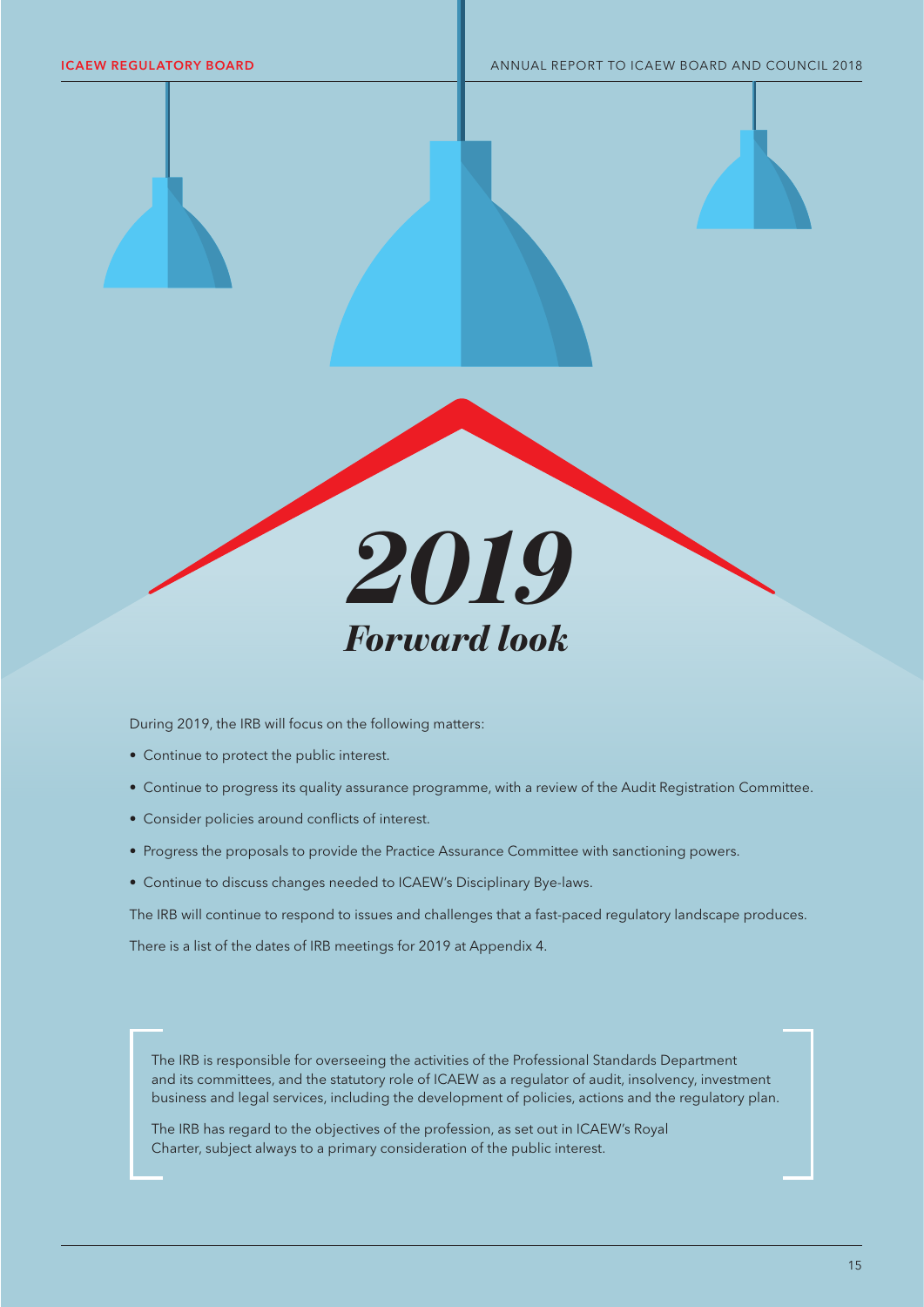## *Appendix 1*

#### MEMBERS OF THE IRB

The chair and members of the IRB were initially been appointed for a three-year term. A succession plan was put into effect in 2018 so that all the IRB members do not retire at the same time.

The current IRB members are:



Michael Caplan (Chair) Lay member Term ends Nov 2021



Christine Fraser Lay member Term ends Dec 2020



John Milsom Non-lay member Term ends Dec 2019



Jane Titley Non-lay member Term ends Dec 2021



Philip Nicol-Gent (Vice-Chair) Lay member Term ends Dec 2021



Andrew Goldsworthy Non-lay member Term ends Dec 2021



David Chitty Non-lay member Term ends Nov 2021



Steve Barrow Lay member Term ends Dec 2021



Pauline Wallace Non-lay member Term ends Dec 2019



Ian Leigh Lay member Term ends Dec 2020



Ann Wright Lay member Term ends Dec 20202



Michael Sufrin Non-lay member Term ends Dec 2021

Members of the ICAEW Board or Council may not be members of IRB. There is a cooling off period of at least one year between ceasing to be a member of Council and ICAEW Board and taking up membership of the IRB. In addition, members of the IRB cannot also be members of other ICAEW regulatory committees.

Biographies of IRB members are available at icaew.com/irb

<sup>2</sup> First term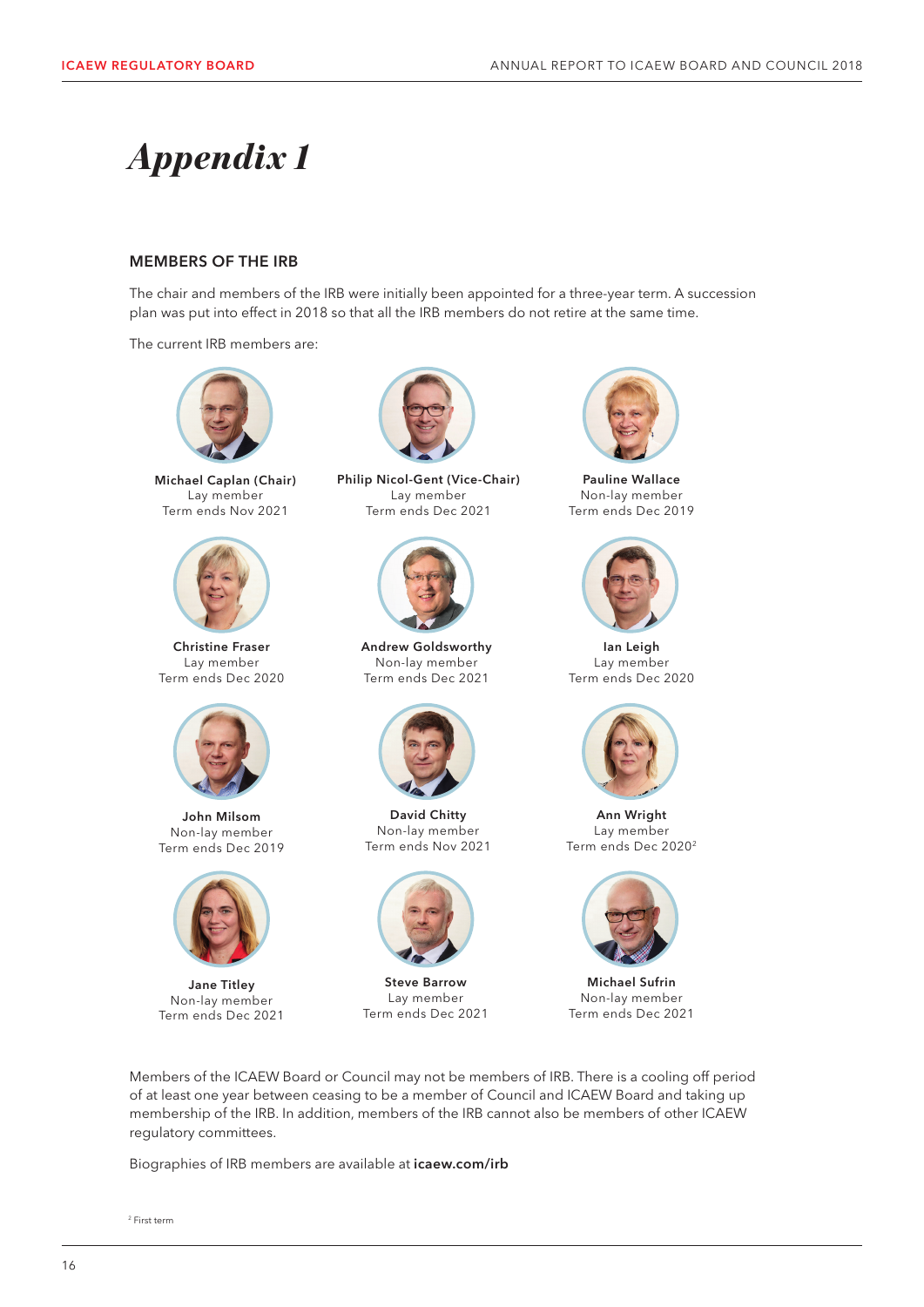## *Appendix 2*

#### ICAEW REGULATORY BOARD

#### TERMS OF REFERENCE: 25 JUNE 2018

#### Authority

- 1. The ICAEW Regulatory Board (IRB) derives its authority from Council.
- 2. ICAEW is a unitary body. However, to ensure a greater degree of independence, both in substance and appearance, Council has delegated the regulatory and disciplinary functions of ICAEW to the IRB, to separate them from the other activities of ICAEW. In discharging its role and responsibilities the IRB will discuss significant matters with the ICAEW Board and relevant departmental Boards.
- 3. The IRB will have regard to the objectives of the profession, as set out in ICAEW's Royal Charter, subject to a primary consideration of the public interest.

#### Composition

- 4. The IRB comprises up to twelve members including the chair and will be formed of a parity of lay and non-lay members.
- 5. The quorum for a meeting will be four: two lay and two non-lay members. In the event that there is not parity, the chair will use their discretion as to whether matters of gravity or public interest will be delayed to another meeting and or taken to vote at that meeting. If there is equality of votes, the chair will have a casting vote.
- 6. The IRB shall elect a Deputy-Chair annually from amongst its membership.
- 7. The chair of the IRB may not be a member of the ICAEW Board or Council or any other ICAEW Committee. They can attend the ICAEW Board or Council by invitation as agreed by the respective chair.
- 8. The chair of the IRB will be appointed on the basis of being the person best suited for the job, judged on merit, without regard to whether they have a lay or accountancy background.
- 9. The chair and members of the IRB and the Committees which it has oversight of are appointed by independent sub-committees of the Nominating Committee. In practice the appointments process is as follows:
	- a. The Nominating Committee appoint a panel ('IRB Chair Appointments Panel'), comprising three members to make a recommendation to Council, to appoint the chair of the panel to appoint the chair of the ICAEW Regulatory Board;
	- b. the appointment of a panel ('Regulatory Appointments Panel') comprising three Council or Chartered Accountant members and three lay members, including the chair of the ICAEW Regulatory Board, with delegated authority to appoint members to the ICAEW Regulatory Board, to the quasi-judicial professional conduct and regulatory committees (including their chair and vice-chair), and the reviewers of complaints.
- 10. Members of the ICAEW Board or Council may not be members of IRB and there will be a period of at least one year between ceasing to be a member of Council or ICAEW Board and taking up membership of IRB. IRB members may not be members of other ICAEW regulatory committees.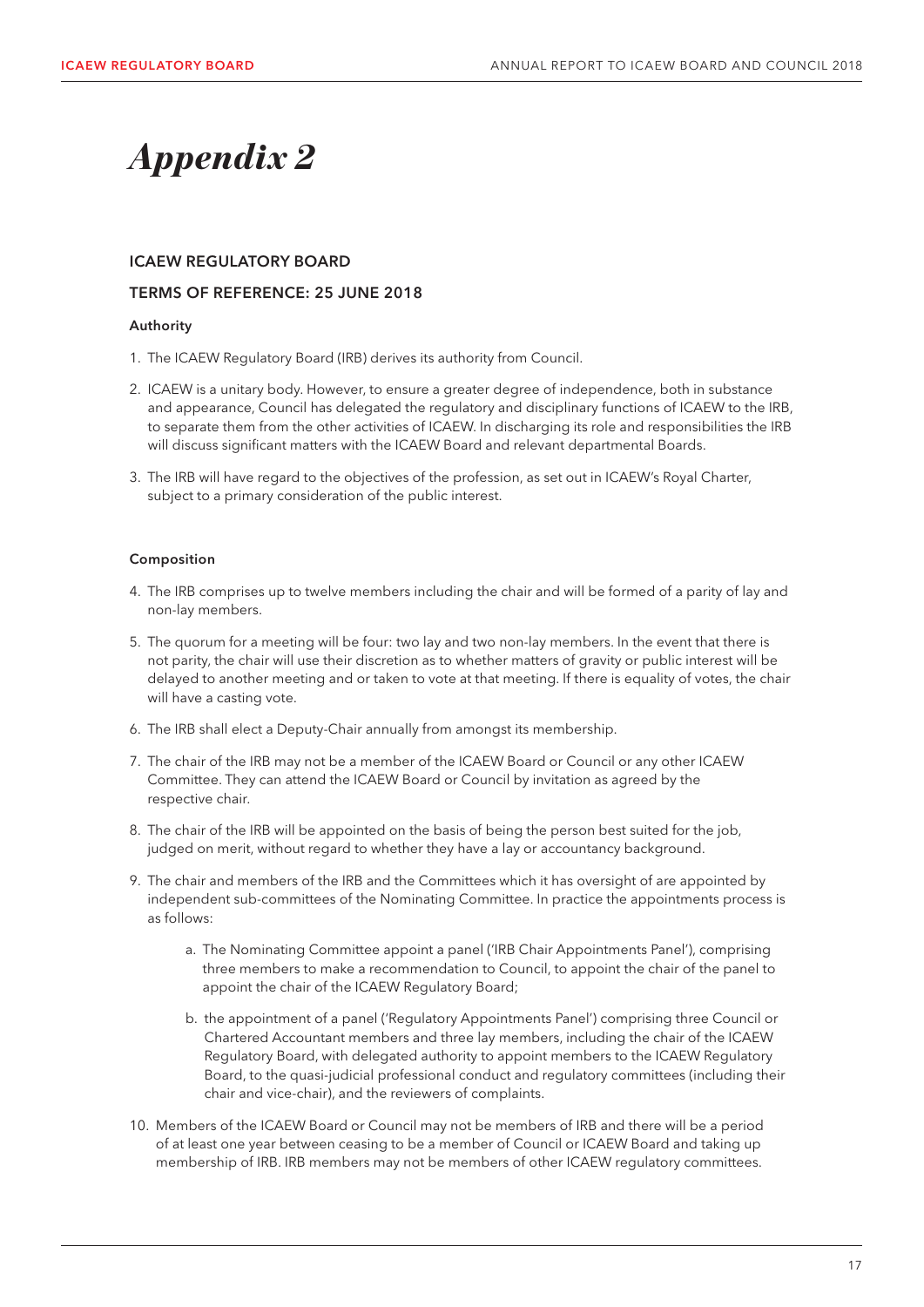#### Council delegations

- 11. Council has delegated the following responsibilities to the IRB:
	- a. development of proposals for ICAEW's professional standards strategy and policies, after consultation with the ICAEW Board and with the relevant departmental Boards as appropriate.
	- b. approving policies and guidelines that are relevant to the discharge of the functions of the IRB and the committees which it has oversight of, including sanctions.
	- c. developing proposals for funding and resources required for professional standards activities as part of the budget preparation process having regard to the high level budgeting principles set at Appendix A.
	- d. developing and monitoring performance criteria and performance measures for ICAEW's professional standards activities.
	- e. general oversight of the performance of the Audit Registration Committee, the Insolvency Licensing Committee, the Investment Business Committee, the Review Committee, the Probate Committee and its successor, the Legal Services Committee, the Investigation Committee, the Fitness Committee3, the Disciplinary Committee, and the Appeal Committee or their successors, the Practice Assurance Committee, Professional Indemnity Insurance Committee subject to these committees not being answerable to the IRB for their decisions in individual cases.
	- f. considering and, where appropriate, amending, the recommendations of the specialist advisory and operational committees (the Joint Audit, Joint Insolvency, Joint Professional Indemnity Insurance Committee, the Practice Assurance Committee and the Professional Indemnity Insurance Committee and the Board of the Chartered Accountants' Compensation Scheme Ltd) or its successors.
	- g. the submission to the ICAEW Board of any recommendations for additions, deletions or amendments to the Charter and bye-laws in relation to professional conduct and regulatory matters for recommendation to Council for approval.
	- h. the setting of the level of regulatory fees, Compensation Scheme contributions and the Practice Assurance fee, provided that it may not approve any increase in these fees above the level of inflation used by ICAEW for employment cost inflation, or any increase which represents a change in policy or any change by ICAEW to the budgeting principles as outlined at Appendix A without discussing with the ICAEW Board.
	- i. making and amending regulations in the professional conduct area (except those regulations made by the Investigation, Disciplinary and Appeal Committees under powers delegated to them in the Schedule to the Disciplinary Bye-laws), provided that it may not approve any such regulations or amendments without discussing with the ICAEW Board where these represent new, or changes to, policy.
	- j. making and amending regulations in respect of insolvency, exempt regulated investment business, audit, professional indemnity insurance, clients' money, corporate practice, use of the description 'Chartered Accountant', membership (cessation, readmission and resignation of members only), the Review Committee, the Chartered Accountants Compensation Scheme and Practice Assurance and legal services areas provided that it may not approve

<sup>&</sup>lt;sup>3</sup> As from 3 October 2016, the date of the Privy Council's allowance of the Disciplinary Bye-laws.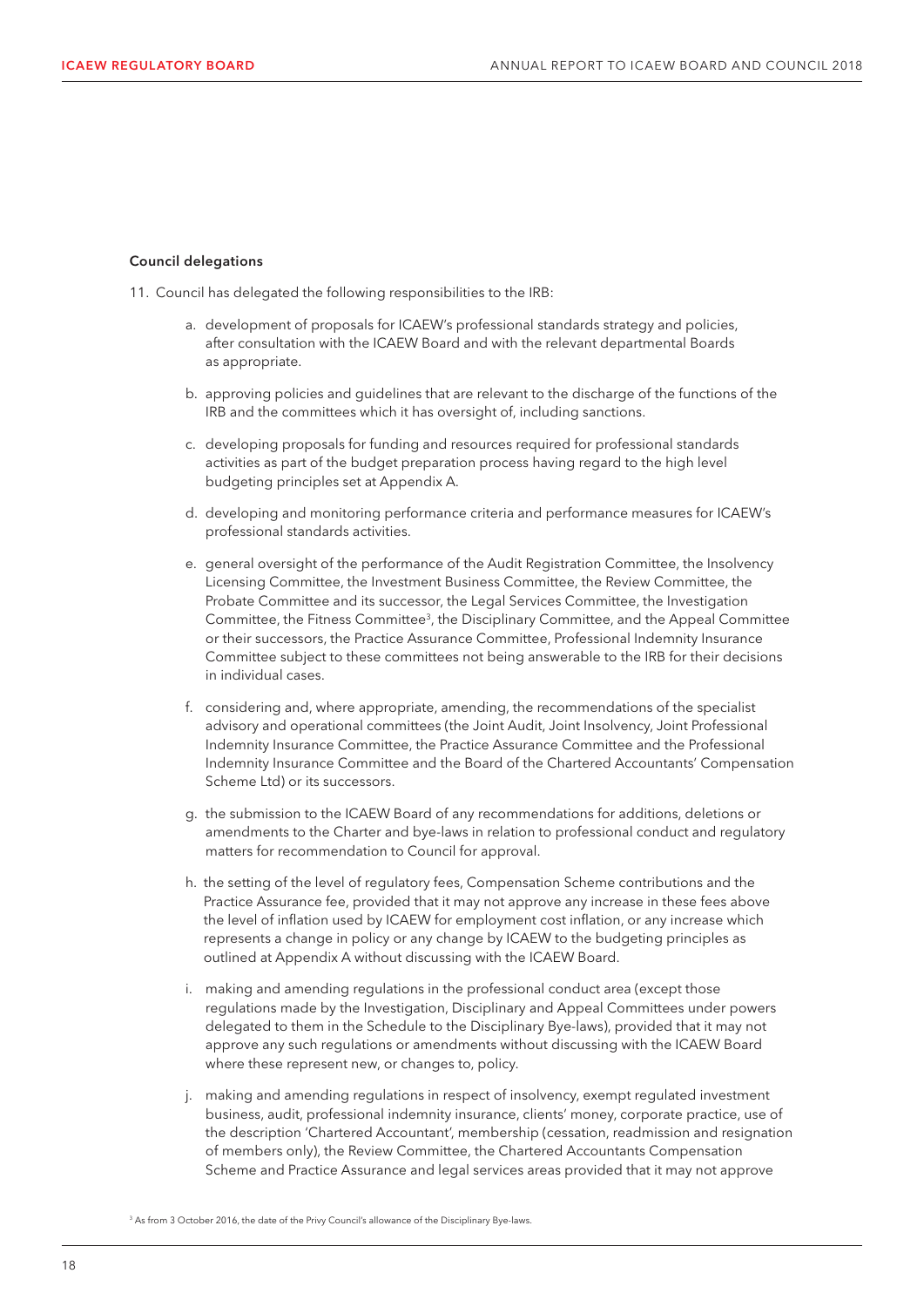any such regulations or amendments without discussing with the ICAEW Board where these represent new, or changes to, policy.

- k. amending the Practice Assurance standards and guidance provided that it may not approve any amendments to the standards without discussing with the ICAEW Board where these represent new or changes to policy.
- l. amending the guidance on the duty to report misconduct; the duty on firms to investigate complaints; and publicity for the disciplinary and regulatory processes, provided that it may not approve any such amendments without discussing with the ICAEW Board where these represent new, or changes to policy.
- m. monitoring compliance with HM Treasury Clients' Money Regulations.
- n. approving amendments to 'engaging in public practice' after consultation with the ICAEW Board and with the relevant departmental Boards as appropriate for recommendation to Council.
- o. commenting to the Technical Strategy Board / Ethics Standards Committee on issues relating to ethical standards generally including proposed amendments to the Code of Ethics.
- p. approval of Statements of Insolvency Practice (SIPs), changes to SIPs and changes to the Insolvency Code of Ethics after taking into account the views of the Insolvency Committee and the Ethics Standards Committee as appropriate, but if any ethical guidance to be produced contains a prohibition (and so does not follow the general system of threats and safeguards) and the Insolvency Committee or Ethics Standards Committee as appropriate does not agree with the prohibition or does not otherwise agree with the approach, the IRB will refer the matter to the Liaison Group, and then if necessary to ICAEW Board and then if necessary to Council.
- q. commenting to the Learning & Professional Development Board on proposals for requirements for: continuing professional development, practising certificate eligibility, and the audit qualifications.
- r. maintaining liaison with other parts of ICAEW whose work affects the quality of professional practice (including the work of members in business through the ICAEW Board and relevant departmental Boards).
- s. approving, on recommendation from the ICAEW Board<sup>4</sup> memoranda of understanding in relation to Professional Conduct activities with other bodies with which ICAEW has a relationship provided, in the opinion of the IRB, these are appropriate in assisting ICAEW fulfil it functions.
- t. Oversight of ICAEW's supervisory relationship with the Financial Reporting Council (FRC) and its subsidiary Boards, Legal Services Board (LSB), Insolvency Service (IS), Financial Conduct Authority (FCA), and Irish Auditing and Accounting Supervisory Authority (IAASA) (including related links with other participating accountancy bodies) with respect to ICAEW's regulatory responsibilities to these bodies excluding the RQB responsibility under the Companies Act which remains with the LPD Board.
- u. in undertaking its activities the IRB will maintain close cooperation with the relevant corresponding functions of ICAS and CAI as appropriate.

<sup>4</sup> Delegated by the Board to the Executive Director, Professional Standards on 26 January 2017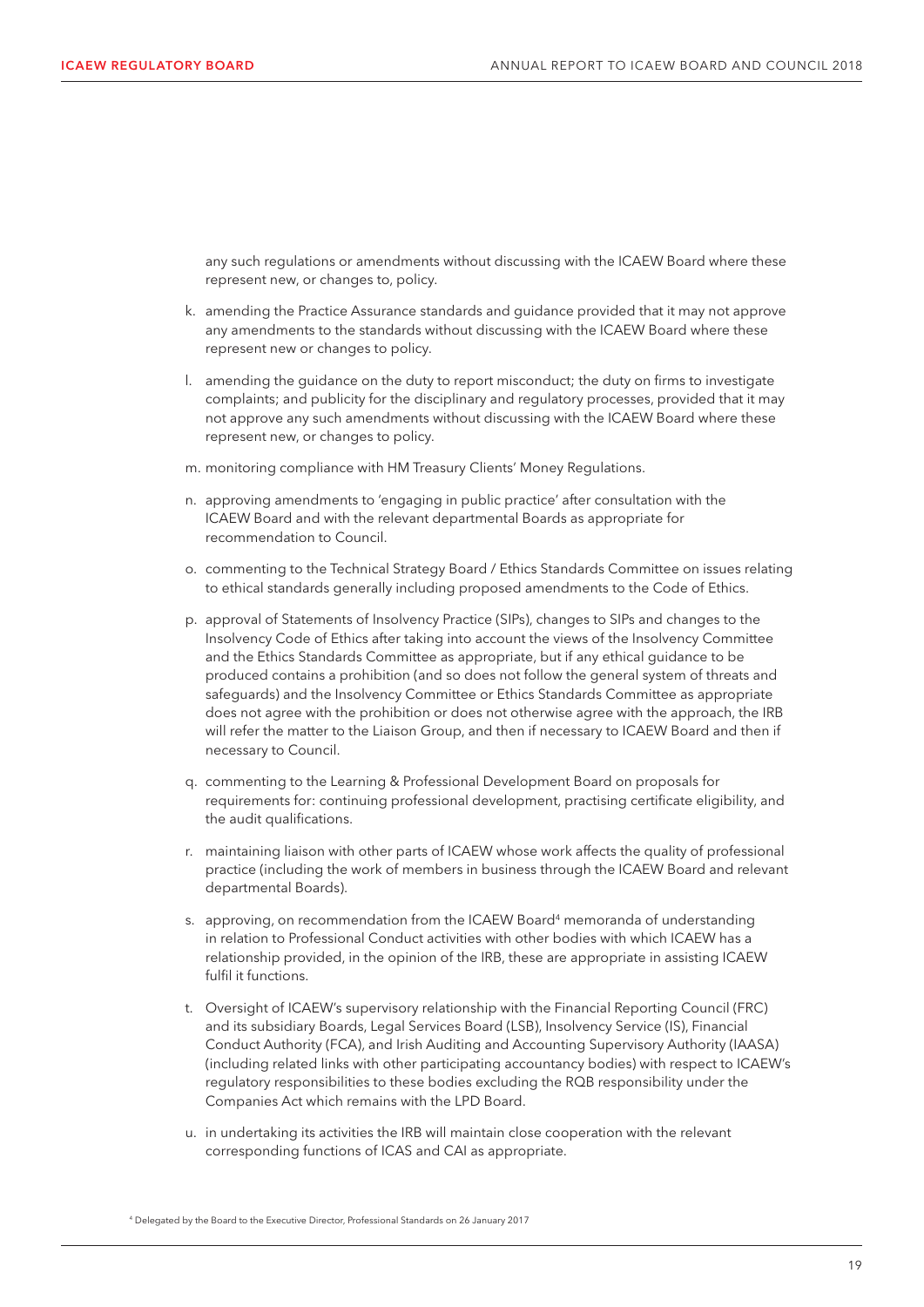- v. to approve an annual regulatory plan that takes into account ICAEW's operational plan and strategy.
- 12. The IRB has no role in relation to any Professional Standards activity that does not directly relate to the regulation and discipline of ICAEW members or those authorised by ICAEW to undertake regulated activities.

#### Delegations by the IRB

- 13. The IRB has delegated the following powers to the Probate Committee as they pertain to probate activities;
	- a. ICAEW's functions as an approved regulator and licensing authority as set out more fully in the Probate Regulations, which include:
		- i. considering and determining applications for probate accreditation;
		- ii. considering and determining applications for authorised individual, Head of Legal Practice, Head of Finance and Administration, non-authorised owner or probate affiliate status;
		- iii. monitoring compliance with the Probate Regulations;
		- iv. taking regulatory action as required to secure compliance with the Probate Regulations;
		- v. referring matters to ICAEW's disciplinary committees as required;
		- vi. compiling and maintaining a register of licensed firms and supplying this information to the Legal Services Board (LSB) as required.
	- b. ICAEW's functions under the Probate Compensation Scheme Regulations in determining applications for grants;
	- c. the development of ICAEW policy in relation to probate practitioners, in consultation with the IRB and other key stakeholders;
	- d. rule-setting and any amendments to the Probate Regulations and Probate Compensation Scheme Regulations in consultation with the LSB, the IRB and other stakeholders;
	- e. budget and fee-setting in relation to accredited probate firms, in consultation with the LSB, the IRB (and ICAEW Board where any proposed increase is above the rate of wage inflation); and
	- f. liaising freely with the LSB and other stakeholders on matters concerning probate practitioners and responding to requests for information from the LSB.
- 14. On the above matters the executive power lies with the Probate Committee and the IRB has purely a consultative role. The IRB retains the right to request that the LSB intervene into the Committee's arrangements if it is considered that the Committee is failing to discharge its functions in accordance with the Probate Regulations or the Act's regulatory objectives.
- 15. The powers delegated to the Probate Committee cannot be withdrawn or amended by the IRB without consultation with the LSB.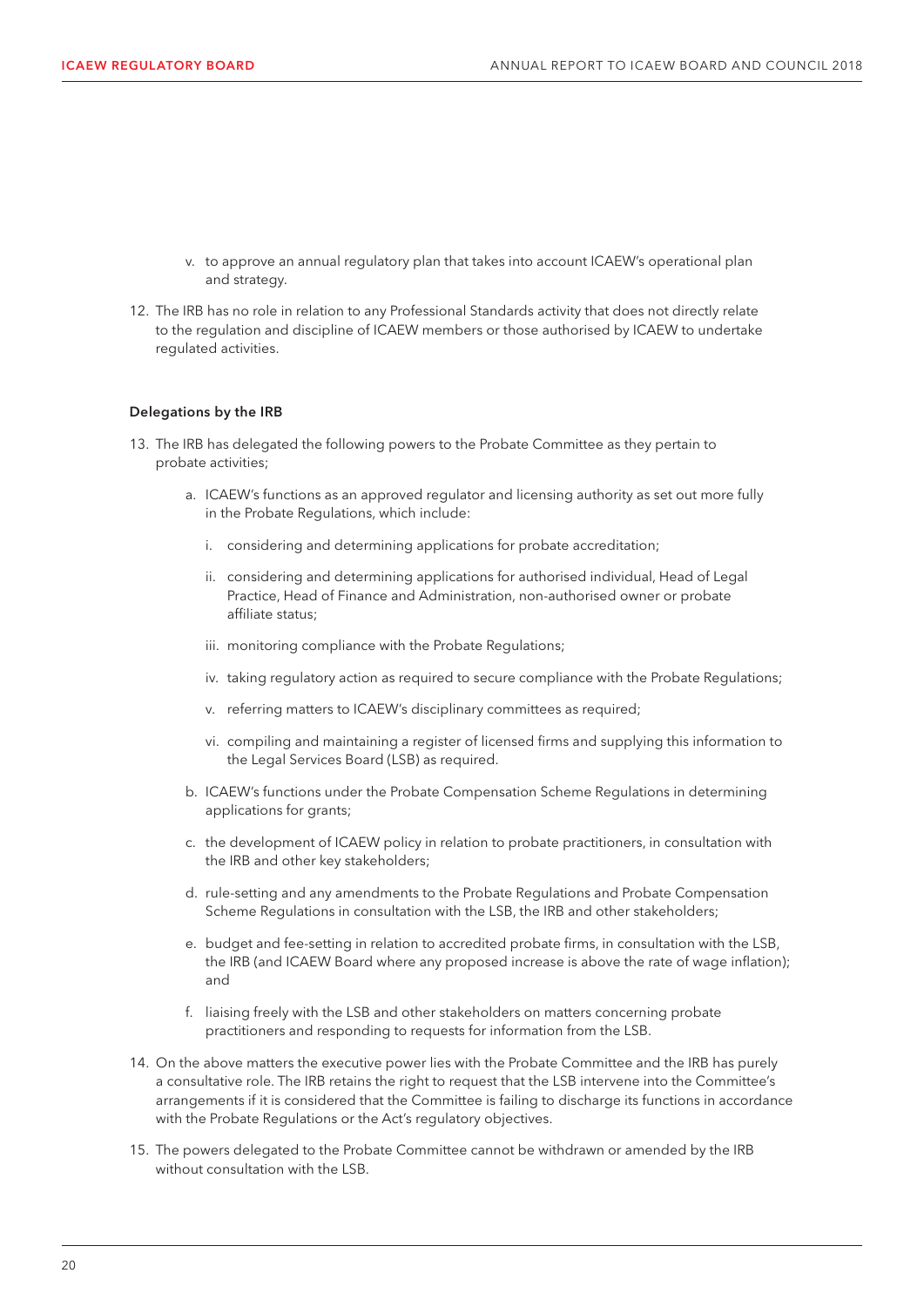- 16. The IRB delegates responsibility for detailed work on the coordination of policy on:
	- a. the regulation of audit to the Joint Audit Committee;
	- b. the maintenance, improvement, development and promotion of insolvency standards and guidance and the facilitation of discussions between the authorising bodies to the Joint Insolvency Committee; and
	- c. professional indemnity insurance to the Joint Professional Indemnity Insurance Committee subject to these joint committees having no executive powers.
- 17. The IRB delegates responsibility for the operation of the Practice Assurance Scheme to the Practice Assurance Committee.
- 18. ICAEW owns shares in a limited company, Chartered Accountants Compensation Scheme Ltd, which decides on claims for compensation arising from investment business transactions by authorised firms and from exempt regulated investment business transactions by licensed firms. This relationship is governed by the memorandum and articles of the company and also by various shareholders' agreements. The purpose of this body is to provide services under an agency agreement with each of the participating bodies. The Board of this company (described in this Scheme as an 'operational committee') is accountable to the IRB, for the management of these joint activities.
- 19. The IRB delegates to the Head of the Regulatory Practice Group authority to consider dispensation applications and applications for general affiliate status under the Regulations governing the use of the description 'Chartered Accountants' and ICAEW general affiliates.

#### Operation of the IRB

- 20. The IRB will carry out its responsibilities within the framework of general duties and procedural requirements for Committees as set out in the Governance Handbook.
- 21. If any contentious issues arise between the ICAEW Board and the IRB which cannot be resolved through initial dialogue, the issue will be referred to the liaison group. Contentious issues would include matters relating to the budget principles outlined in Appendix A, proposals for bye-law amendments and changes in process.
- 22. The liaison group consists of the ICAEW President and Chief Executive and the IRB Chair and Executive Director, Professional Standards and the chair of the Investigation Committee. In the event that the Liaison Group cannot reach agreement on an issue, it will be referred to Council for decision after consultation with ICAEW Board.
- 23. The IRB normally meets up to five times a year or as otherwise necessary to conduct its business.
- 24. The IRB will communicate on its regulatory activity to ICAEW Board and Council annually.
- 25. The IRB will take account of inclusion and diversity in relation to its activities.
- 26. As part of the IRB's responsibility for quality assurance, all members of the IRB and its Committees, both professional and lay, should be provided with appropriate training upon appointment and, as appropriate, thereafter.
- 27. Members of the IRB and the committees which it has oversight of should also be subject to annual appraisal and, where necessary, performance management and effectiveness review.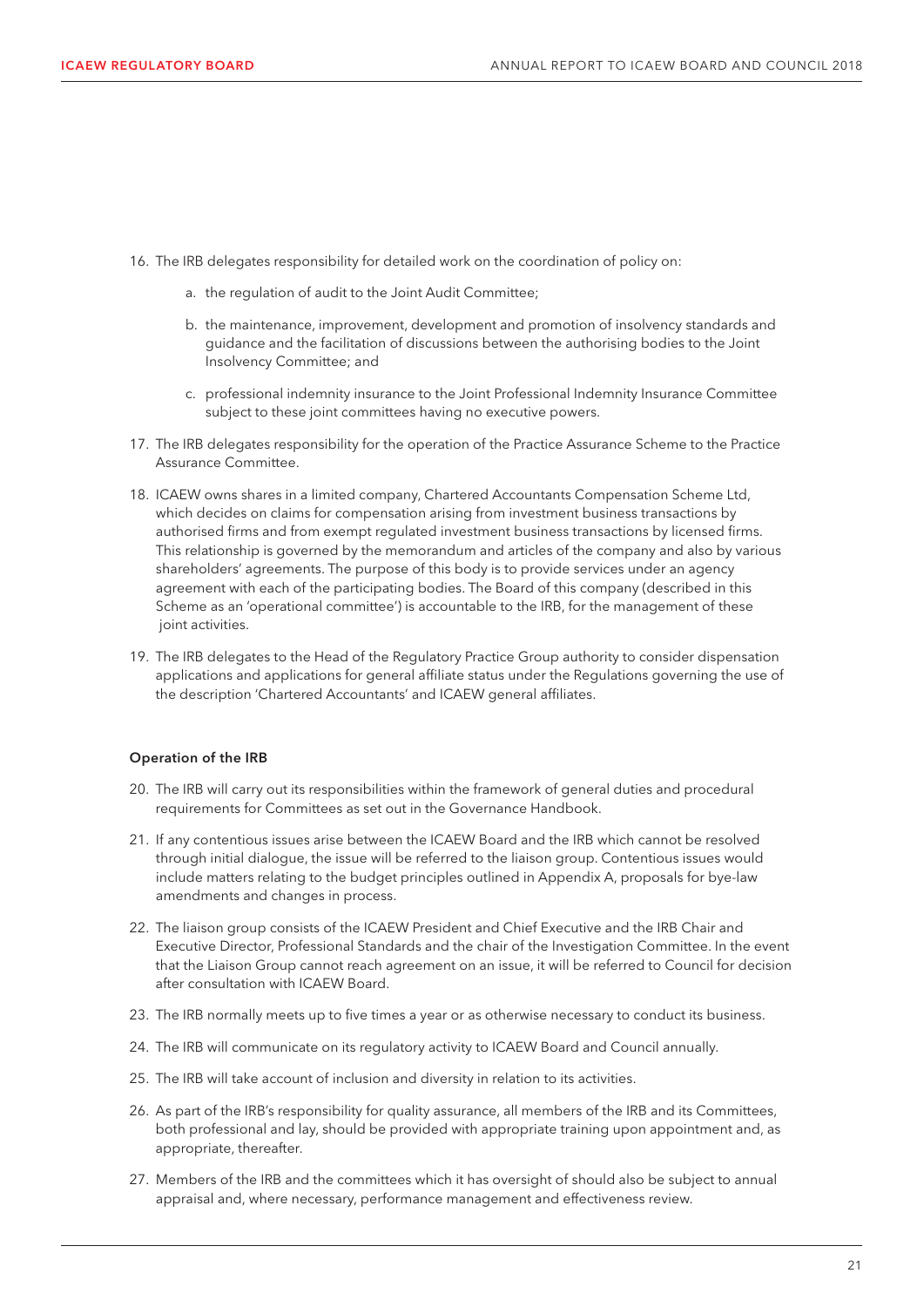28. The IRB will keep under review, in consultation with the Nominating Committee, the structure and membership of the IRB and the committees which it has oversight of, their training and their competence.

#### Definitions

'Lay' means someone who is not and never has been a member, affiliate or employee of ICAEW or any other accountancy body and such further relevant restrictions as may be appropriate to enhance public confidence in the regulatory process. In making lay appointments, the focus will normally be on consumers of accountancy services and stakeholder organisations rather than those who have more general experience of regulation of other professional services.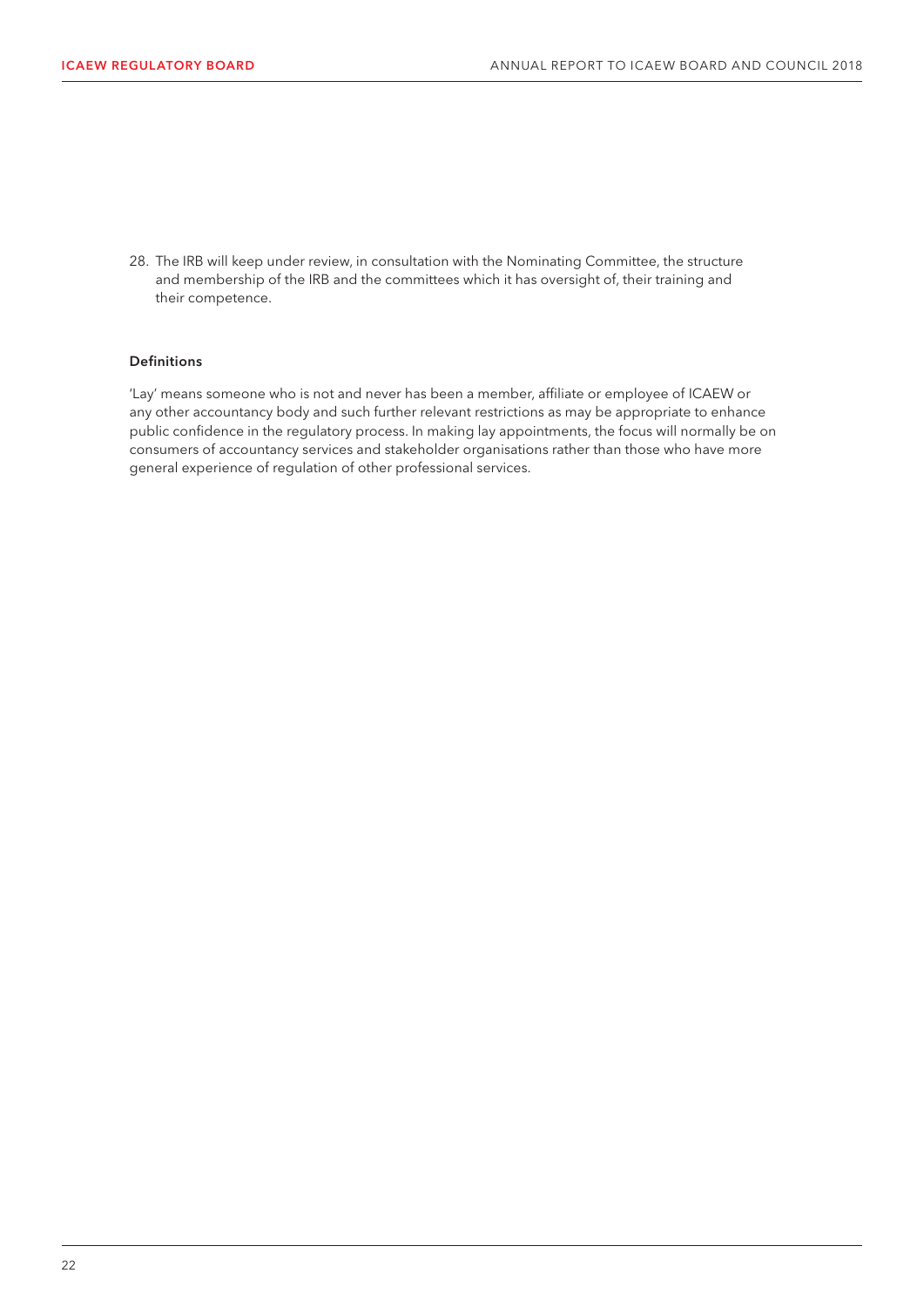# *Appendix A*

#### IRB BUDGET PRINCIPLES

| 1              | Regulatory activities of ICAEW are overseen by IRB, whose role is derived from Council.<br>ICAEW acts as a unitary professional body.                                                                                                                           |
|----------------|-----------------------------------------------------------------------------------------------------------------------------------------------------------------------------------------------------------------------------------------------------------------|
| 2              | As part of its role, IRB will recommend a budget for regulatory activities including the fees<br>required to discharge its responsibilities. This budget will be subject to the agreement of the<br>ICAEW Board, for integration within ICAEW's overall budget. |
| 3              | The basis for recovering costs through regulatory fees should be confirmed from time to time<br>between the ICAEW Board and IRB. Professional Standards' activities should normally be self-<br>financing.                                                      |
| $\overline{4}$ | The number and scope of regulated services may vary from time to time subject to approval<br>of business cases by both the ICAEW Board in the first instance and IRB.                                                                                           |
| 5              | Regulatory and disciplinary costs to be met will include both direct costs of those activities<br>and a reasonable and proportionate share of ICAEW's overhead costs derived on a<br>consistent basis across ICAEW.                                             |
| 6              | IRB will be provided with key details of the budgetary framework, constraints and<br>assumptions in order to assist with understanding and approval.                                                                                                            |
| $\overline{7}$ | Exceptional changes to costs or income encountered during a budget year should be<br>discussed between Professional Standards and the finance director in order to make<br>proposals to IRB and the ICAEW Board for managing the event.                         |
| 8              | In the event of disagreement over budget proposals, the matter should be referred to the<br>liaison group.                                                                                                                                                      |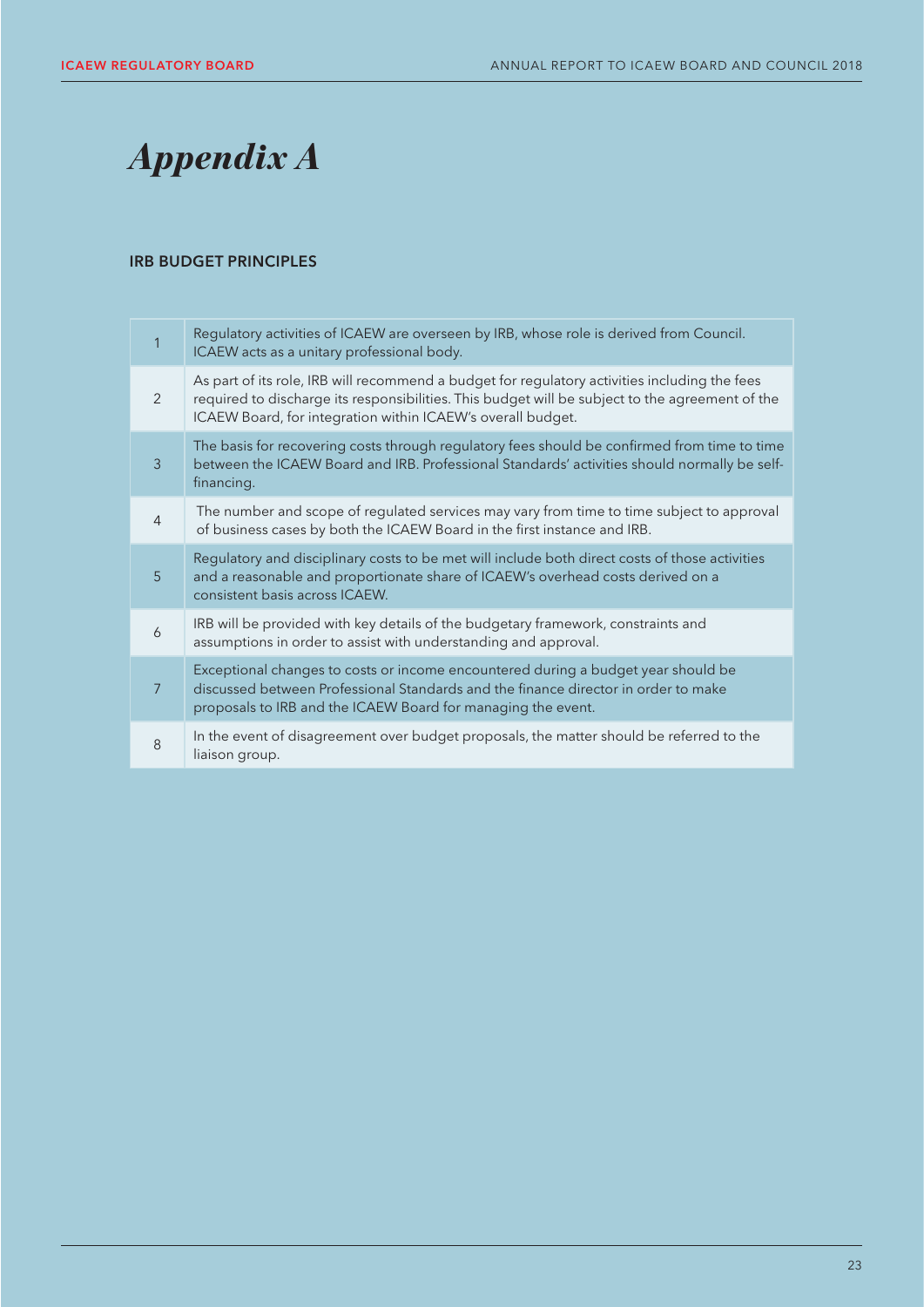# *Appendix 3*

#### USE OF DELEGATED POWERS BY THE IRB: 2018

| Date of meeting | <b>Decision</b>                                                                                                                                                                                                                                                                                                                                                                                     | Paragraph in the IRB's<br>terms of reference |
|-----------------|-----------------------------------------------------------------------------------------------------------------------------------------------------------------------------------------------------------------------------------------------------------------------------------------------------------------------------------------------------------------------------------------------------|----------------------------------------------|
| 5 February 2018 | Approval of various amendments to the Disciplinary<br>Bye-laws for recommendation to ICAEW Board.                                                                                                                                                                                                                                                                                                   | 11(g)                                        |
| 5 February 2018 | Approval of a draft Memorandum of Understanding<br>between the Charities Commission and ICAEW<br>for signing by the Executive Director, Professional<br>Standards.                                                                                                                                                                                                                                  | 11(s)                                        |
| 5 February 2018 | Approval of the establishment of a parallel,<br>reporting line from the PS Committee Secretary to<br>the IRB, through initial communication with the Chair<br>of the IRB.                                                                                                                                                                                                                           | 11(b)                                        |
| 5 February 2018 | Approval of an amendment to the Insolvency<br>Licensing Regulations and Guidance, effective from 1<br>May 2018.                                                                                                                                                                                                                                                                                     | 11(j)                                        |
| 17 April 2018   | Approval of the Guidance on Sanctions effective<br>from 1 July 2018.                                                                                                                                                                                                                                                                                                                                | 11(b)                                        |
| 17 April 2018   | Approval of the submission of a Memorandum<br>of Understanding to HMRC for agreement and<br>signature.                                                                                                                                                                                                                                                                                              | 11(s)                                        |
| 17 April 2018   | Approval of the list of complaints for designation<br>into the fixed penalty process under DBL 14A;<br>and approved the recommended penalty for each<br>complaint, or combination of complaints.<br>Agreement that the fixed penalty process should<br>commence with effect from 1 July 2018 for any new<br>complaints which are referred to the Professional<br>Conduct Department from that date. | 11(b)                                        |
| 17 April 2018   | Approval of the content of the template letter of<br>variation for dispatch to committee members to deal<br>with GDPR.                                                                                                                                                                                                                                                                              | 11(b)                                        |
| 4 July 2018     | Approval of the regulatory and Practice Assurance<br>fees for 2019.                                                                                                                                                                                                                                                                                                                                 | 11(h)                                        |
| 4 July 2018     | Approval of amendments to the PII Regulations and<br>Guidance, effective 1 October 2018                                                                                                                                                                                                                                                                                                             | 11(j)                                        |
| 4 July 2018     | Approval of amendments to the minimum approved<br>wording effective 1 October 2018.                                                                                                                                                                                                                                                                                                                 | 11(j)                                        |
| 4 July 2018     | Approval of changes to the DPB (Investment<br>Business) Handbook for the implementation of the<br>Insurance Distribution Directive, effective 1 October<br>2018.                                                                                                                                                                                                                                    | 11(j)                                        |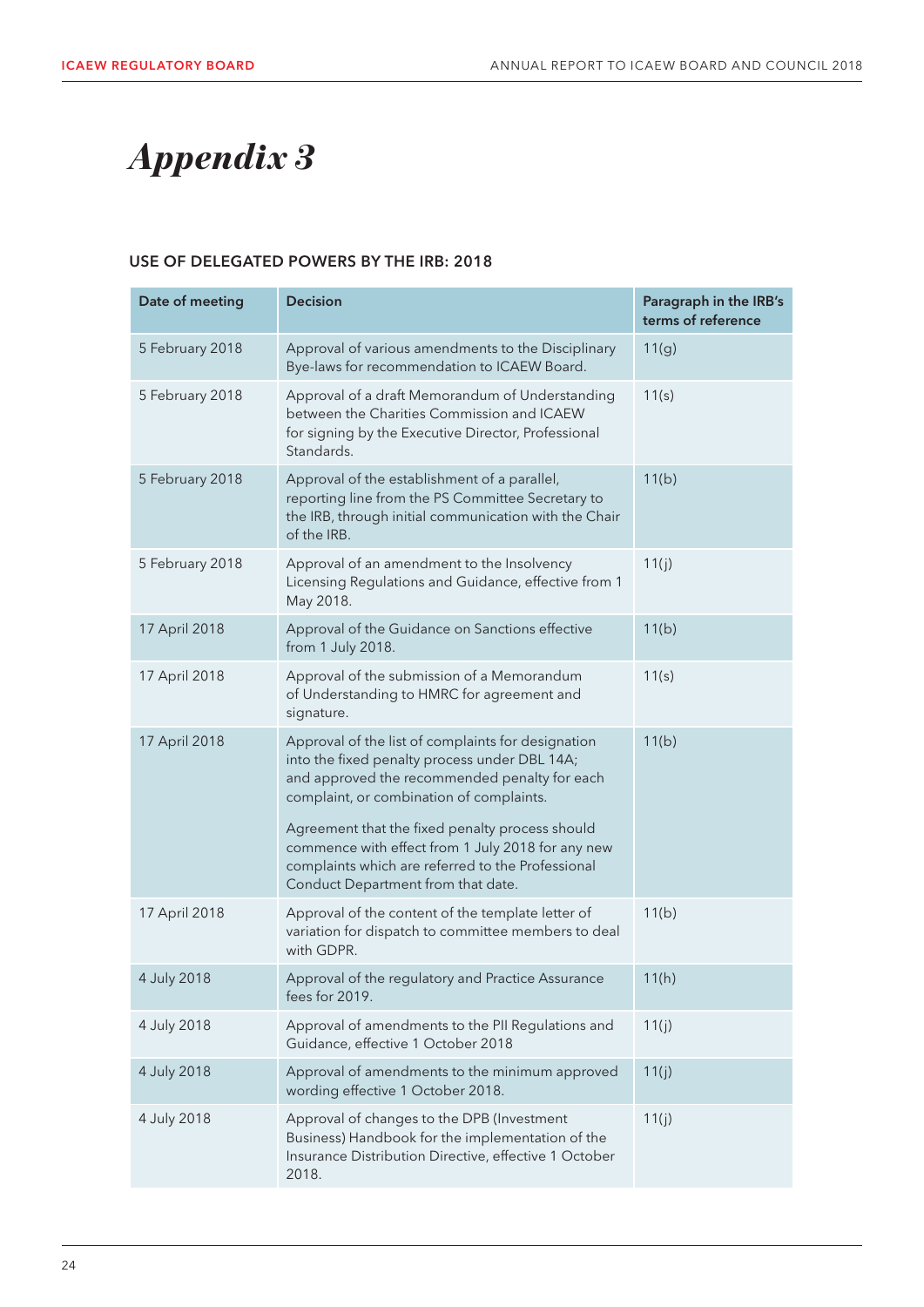| 9 October 2018   | Approval of the addition of drink driving convictions<br>to the list of designated fixed penalty complaints<br>from 1 November 2018.                                  | 11(b) |
|------------------|-----------------------------------------------------------------------------------------------------------------------------------------------------------------------|-------|
| 9 October 2018   | Approval of an increase in the allowance paid to<br>Investigation Committee members to reflect a day<br>of reading/preparation time effective from<br>1 January 2019. | 11(b) |
| 9 October 2018   | Retrospective approval of an amendment to<br>Regulation 5.1 (Constitution of the PII Committee) of<br>the PII Regulations, effective 1 October 2018.                  | 11(i) |
| 11 December 2018 | Approval of changes to the Guidance on Sanctions.                                                                                                                     | 11(b) |
| 11 December 2018 | Extension to the fixed penalty process to certain<br>criminal convictions.                                                                                            | 11(b) |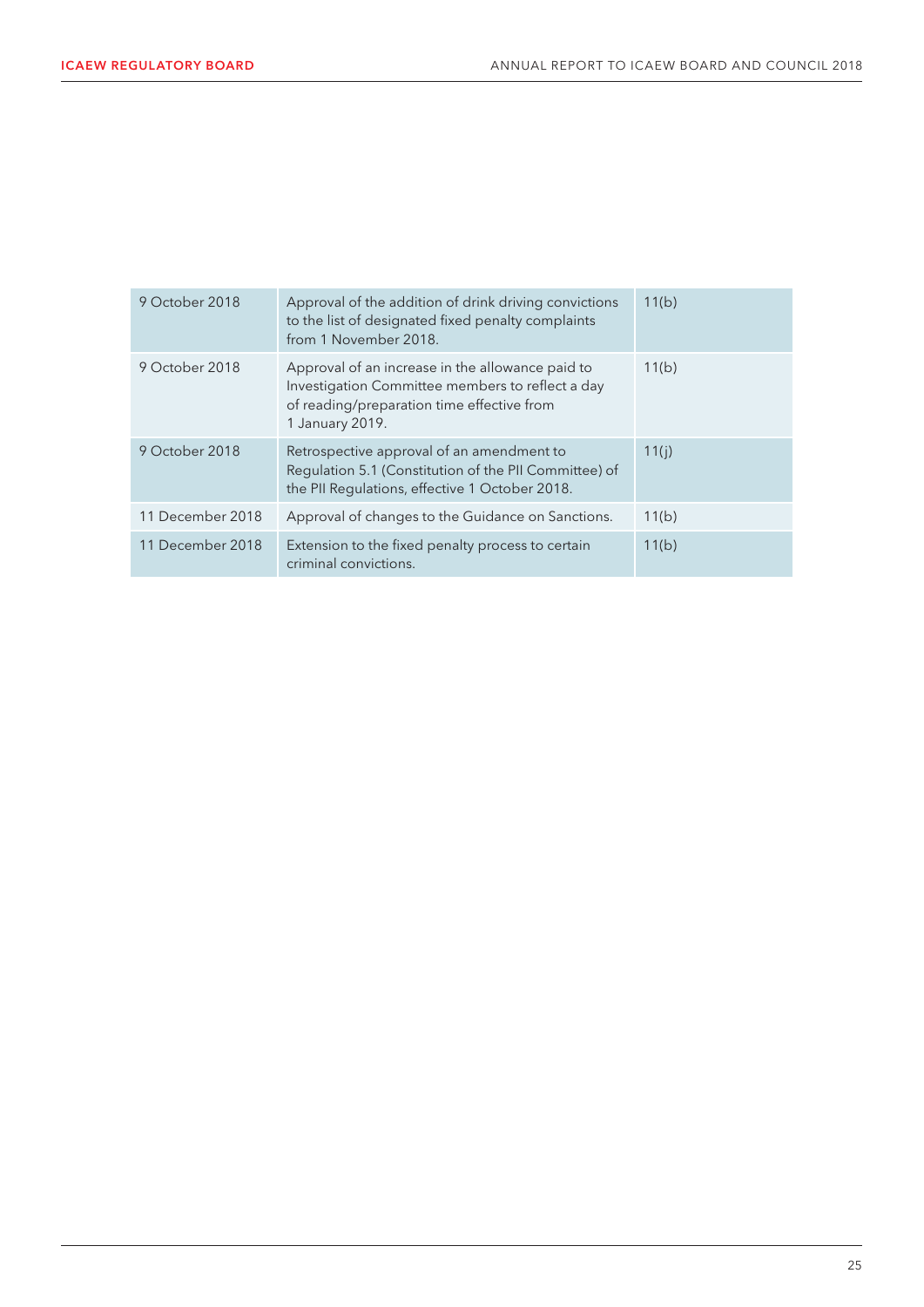## *Appendix 4*

#### MEETING DATES: 2019

| <b>ICAEW Regulatory Board dates 2019</b> |  |  |
|------------------------------------------|--|--|
| 5 February                               |  |  |
| 9 April                                  |  |  |
| 18 June                                  |  |  |
| 6 August                                 |  |  |
| 2 October                                |  |  |
| 10 December                              |  |  |

A meeting is generally diarised for August if the regulatory fees are not approved at the June IRB meeting or ICAEW Board does not endorse the increase if the fees are above the rate of wage inflation. In 2018 (and in 2017), no August meeting was held as the level of regulatory fees agreed by the IRB was endorsed by ICAEW Board.